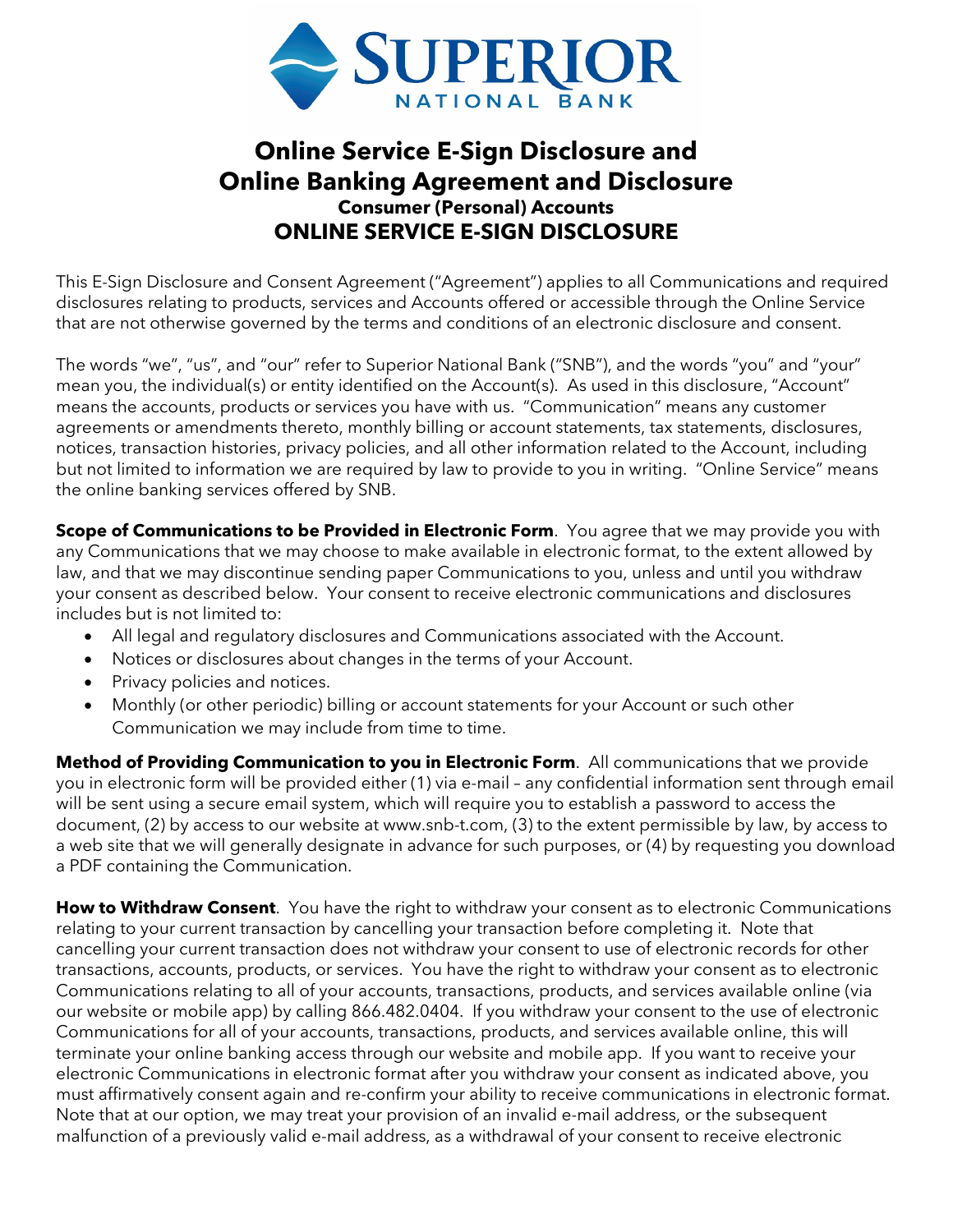Communications. Any withdrawal of your consent to receive electronic Communications will be effective only after we have a reasonable period of time to process your withdrawal.

**How to Update Your Records**. It is your responsibility to provide us with true, accurate, and complete email address, contact, and other information related to this Disclosure and your Account(s), and to maintain and update promptly any changes in this information. You can update information (such as your e-mail address) by contacting us at 866.482.0404.

**Hardware and Software Requirements**. In order to access, view, and retain electronic Communications that we make available to you, you must have:

- A personal computer with the capability to access the Internet;
- Internet browser that supports 128 bit encryption;
- Sufficient electronic storage capacity on your computer's hard drive or other data storage unit;
- An e-mail account with an Internet service provider and email software in order to participate in our electronic communications program;
- Software that enables you to view files in the Portable Document Format (PDF) specific to online banking and e-statements; and
- Software that enables you to view files in the HTML (Hypertext Markup Language) specific to online account opening.

**Requesting Paper Copies**. We will not send you a paper copy of any Communication unless you request it or we otherwise deem it appropriate to do so. You can obtain a paper copy of an electronic Communication by printing it yourself or by requesting that we mail you a paper copy, provided that such request is made within a reasonable time after we first provided the electronic Communication to you. To request a paper copy, contact us by telephone or e-mail (through the online banking website). We may charge you a reasonable service charge for the delivery of paper copies of any Communication provided to you electronically pursuant to this Disclosure. We reserve the right, but assume no obligation, to provide a paper (instead of electronic) copy of any Communication that you have authorized us to provide electronically.

**Communication in Writing**. All Communication in either electronic or paper format from us to you will be considered "in writing." We recommend that you print or download and retain a copy of this Disclosure and any other Communication that is important to you.

**Federal Law**. You acknowledge and agree that your consent to electronic Communication is being provided in connection with a transaction affecting interstate commerce that is subject to the federal Electronic Signatures in Global and National Commerce ("E-SIGN") Act, and that you and we both intend that the Act apply to the fullest extent possible to validate our ability to conduct business with you by electronic means.

**Termination/Changes**. We reserve the right, at our sole discretion, to discontinue the provision of your electronic Communication, or to terminate or change the terms and conditions on which we provide electronic Communication. We will provide you with notice of any such termination or change as required by law.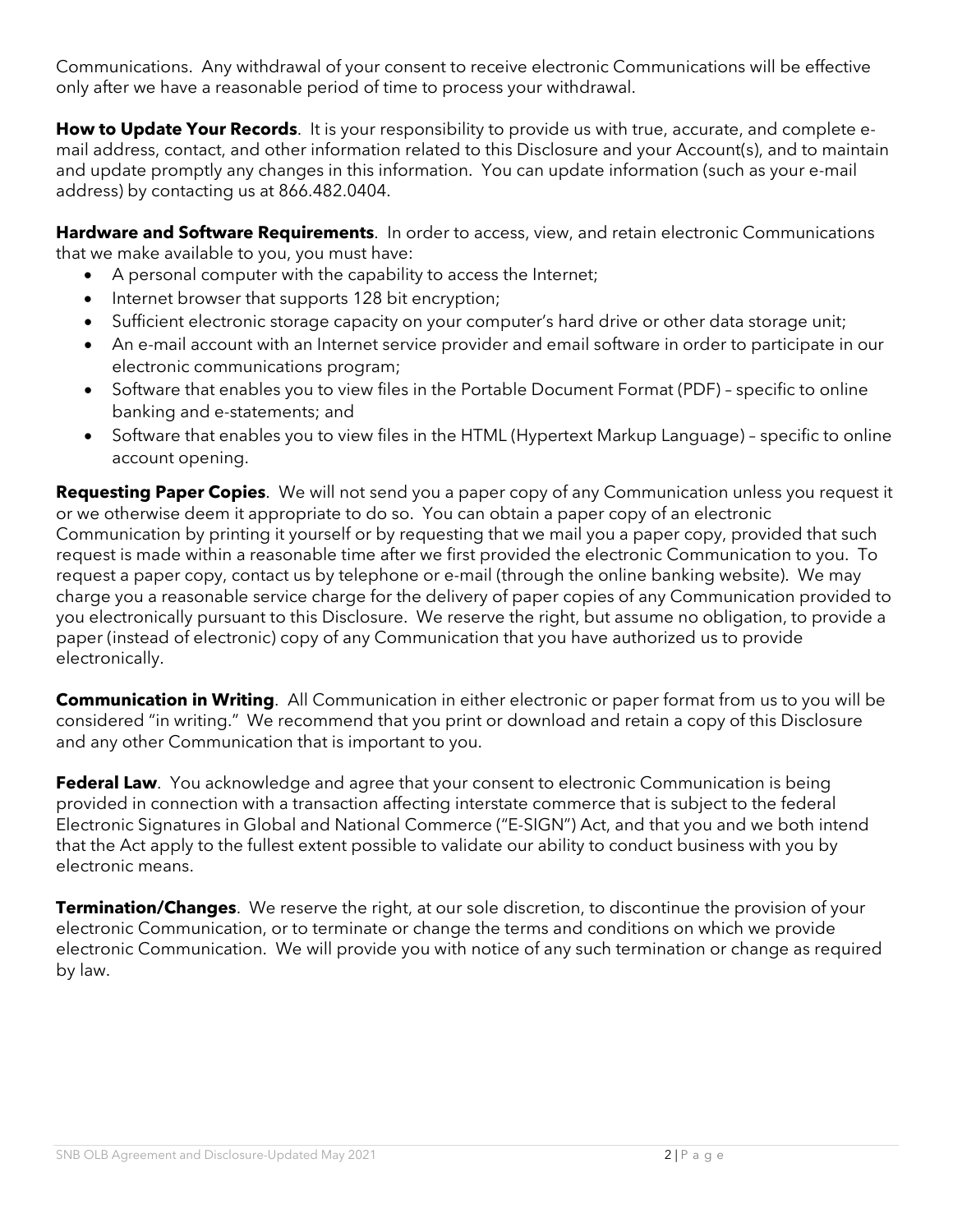# **ONLINE BANKING AGREEMENT AND DISCLOSURE Consumer (Personal) Accounts**

#### **I. Introduction**

Superior National Bank (SNB) is pleased to provide our Customers with Online Banking Services. This Online Banking Agreement and Disclosure sets forth the Terms and Conditions governing the provisions of Online Banking services to you. Current Online Banking services include: Online Banking, External Transfers, BillPay, eDelivery, People Pay, Personal Finance, Mobile Banking, Text Banking and Mobile Deposit. This Agreement describes your and our rights, responsibilities and obligations. The terms of this Agreement are in addition to those that apply to any account or service you have with SNB, your Account Agreement, and our Privacy Policy. SNB, in its discretion, may modify this Agreement and Disclosure at any time.

#### **II. Definitions**

As used in this Agreement, the following words have the meanings given below:

"Account(s)" – Your eligible SNB checking, savings, loan, or certificate of deposit information and other SNB products that can be accessed through Online Banking.

"Available Balance" – The current account balance minus any pending holds for deposited or cashed checks, memo posts (e.g. debit card authorization for a purchase), overdraft protection balances (bounce protection or line of credit) and/or any holds for legal process or other freezes on your Account authorized by the Deposit Account Agreement. Please refer to the Deposit Account Agreement for more information.

"Business Day" – Monday through Friday, excluding federal holidays.

"Current Balance" – Ledger Balance and any pending activity.

"Services" – The Services contemplated by these Terms and Conditions and any related Software ("Software") provided by us to you.

"Processing Date" – The Business Day on which your Account is debited or credited.

"You" and "Yours" – Each person with authorized access to your Account(s) who applies and uses the Online Banking service.

("SNB", "us", "we", "our", "Bank") – Superior National Bank

### **III. Setup and Access to Personal Online Banking-MySNB**

A. Eligible Accounts - In order to gain access to any of our Online Banking Services, you must have at least one eligible account (i.e. checking, savings, loan, and/or certificate of deposit) with SNB. You must also have the recommended hardware, software and compatible devices. This is updated on a regular basis and can be found on our website at www.snb-t.com. Enroll in Online Banking Services by navigating to www.snb-t.com and select Enroll Now. You will create a User ID and Password. If identifying criteria passes security, you will be able to access your accounts. If security fails, we will contact you within 1-3 business days to verify your information and finish the enrollment. You must be an authorized signer, or have explicit written authority from an authorized signer for each account that you wish to access through Online Banking.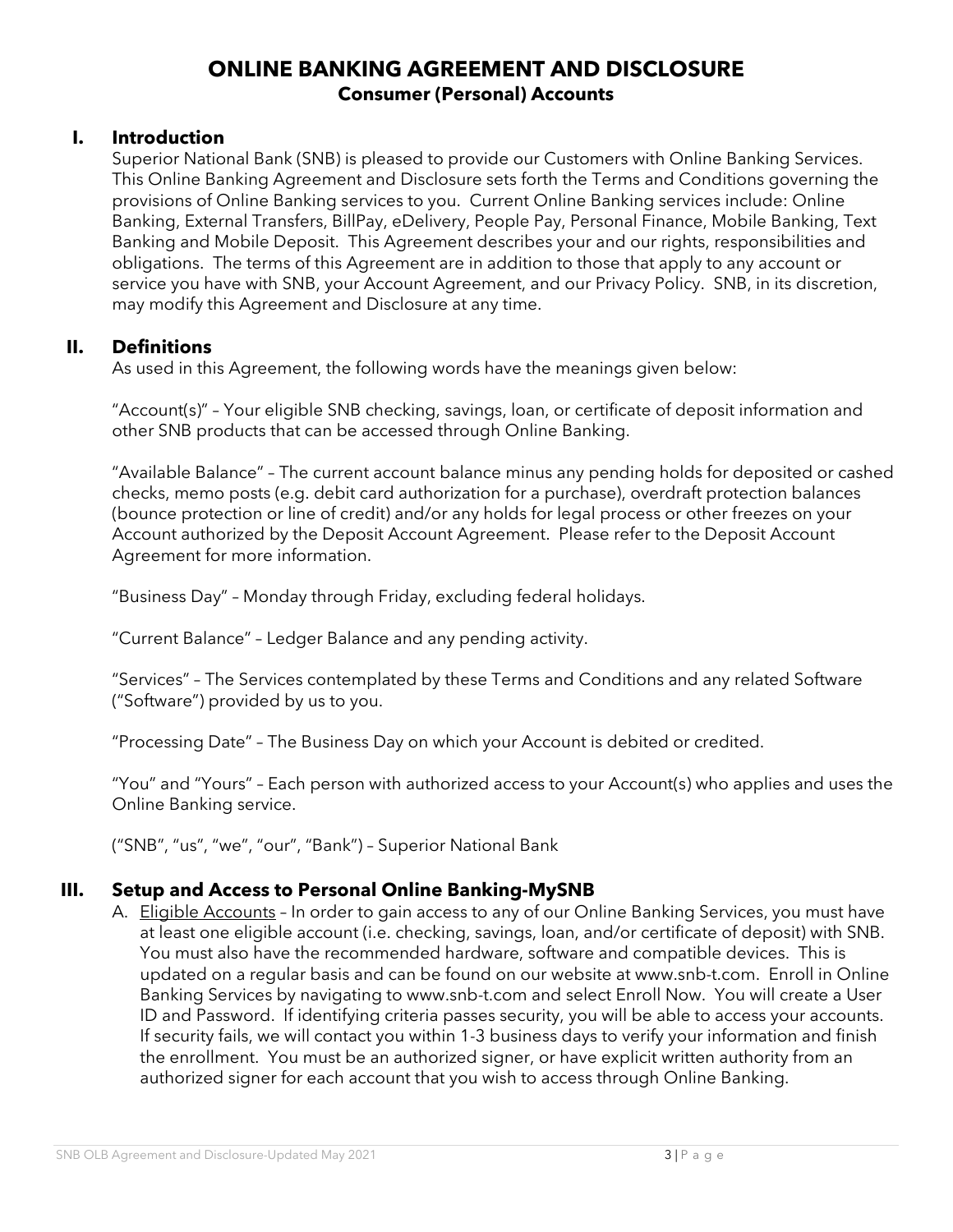B. User ID, Password and Security - Upon enrollment in Online Banking, you create a distinct Online Banking ID and Password. The Bank reserves the right to cancel and/or require you to change your User ID and Password from time to time for security reasons; at this time, each user will be prompted to change their Password every 365 days. You should keep your log-in information in a secure location. Any person having access to your User ID and/or Password will be able to access the accounts you have registered and perform all transactions, including, but not limited to, reviewing account information and making transfers to other accounts.

MySNB utilizes Advanced Login Authentication (ALA) security measures to identify all users. In addition to your User ID and Password, the other components consist of:

- Complex Device Profiling-Evaluates customer and device behavior for consistency
- Out-of-Band Authentication (OOBA)-Identity is verified through the use of a one-time use security code that is provided outside the online channel through either an automated voice call or a text message to a number housed in our secure system.
- Out-of-Wallet Questions-Customers have the ability to answer a multiple-choice quiz that is dynamically created from over 50 sources of public data.

Additional security measures include many mandatory alerts, User ID harvesting prevention, last sign on date and sign on attempts, and more.

- C. Service Charges There are no fees for using any standard Service provided by SNB's Online Banking product. All fees/charges applicable in your Account Agreement also apply along with any fees disclosed in our Fee Schedule. Please see our current Fee Schedule and your Account Agreement for details on these charges.
- D. Availability of Service Online Banking Services are generally accessible 24 hours a day, seven days a week; they may be inaccessible for a reasonable period of time on a weekly basis for system maintenance. In addition, SNB is in maintenance mode between 9:00 p.m. and 11:00 p.m. each business day; you may experience some difficulty performing some functions within your Online Banking Services during this time period. We shall not be liable under this Agreement for failure to provide access due to catastrophic system failure at the Bank, or at an Internet provider, or due to other unforeseen acts. Your access to Online Banking shall be determined in the sole discretion of the Bank. Subject to applicable law, the Bank reserves the right to modify, suspend, or terminate access to Online Banking at any time and for any reason without notice or refund of previously incurred fees.

# **IV. Your Rights and Responsibilities**

- A. Authorized Use of Services by Other Persons You are responsible for keeping your User ID, Password, and account data confidential. We are entitled to act on transaction instructions received using your User ID and Password, and you agree that the use of your credentials will have the same effect as your signature authorizing the transaction(s). If you authorize other persons to use your User ID or Password in any manner, your authorization will be considered unlimited in amount and manner until you have notified us in writing that you have revoked the authorization and changed your credentials. You are responsible for any transactions made by such persons until you notify us that transfers by that person or instructions regarding your account(s) are no longer authorized and we have a reasonable opportunity to act upon the change of your User ID and Password.
- B. Consumer Liability for Unauthorized Transfers from Deposit Account Please inform us IMMEDIATELY if you believe your User ID and/or Password has been lost or stolen. Telephoning is the best way to limit your potential losses; there is the potential of losing all of the money in your deposit account(s). If you inform us within two business days after you have learned of the loss or theft, you can lose no more than \$50 from your deposit account; however, if we are NOT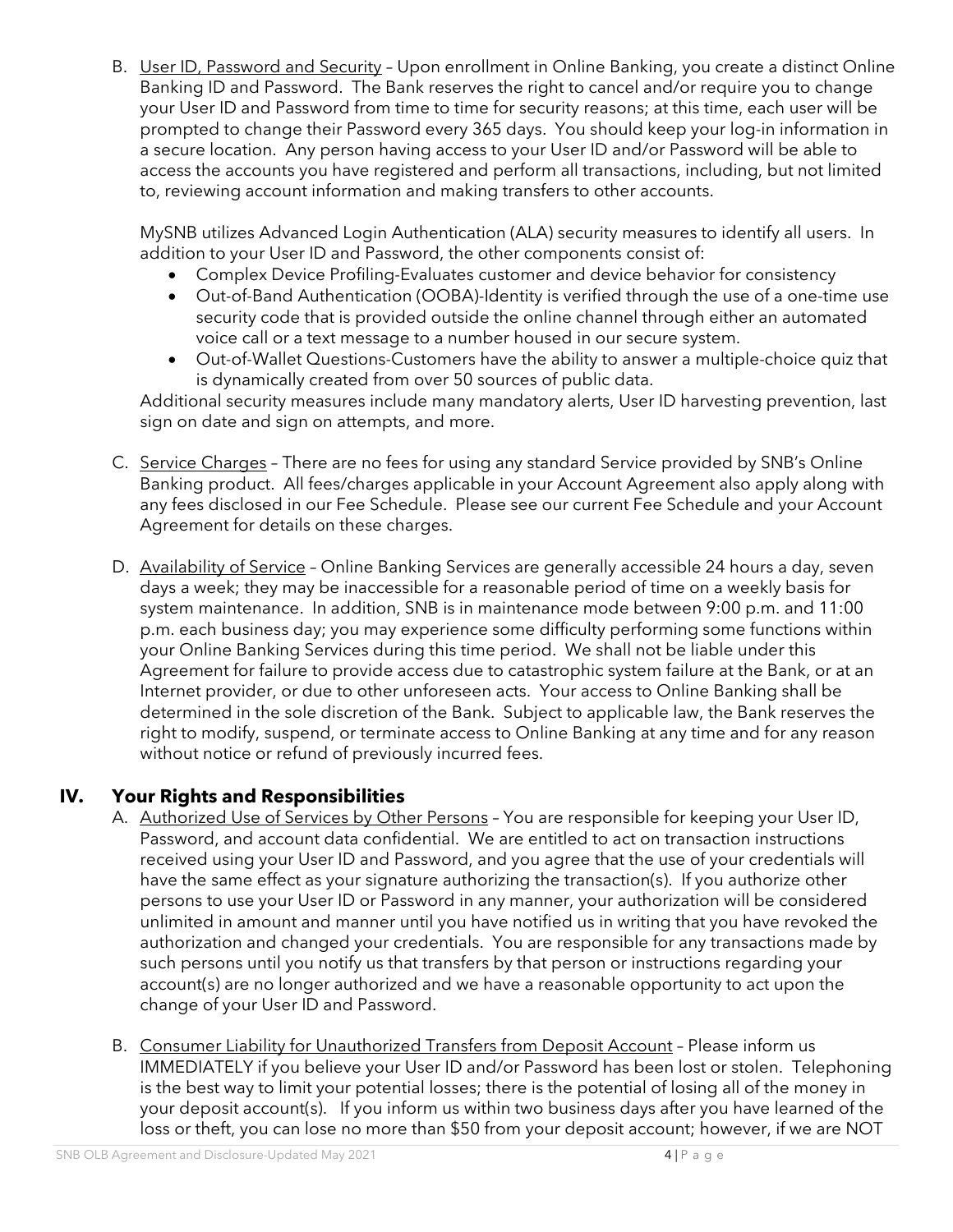informed within two business days and we can prove that we could have stopped someone from using your login credentials without your permission if you had told us, you could lose as much as \$500. If you think your deposit account statement is wrong or if you need more information about a transaction listed on the deposit account statement, contact us immediately: (i) Write to us at Superior National Bank, P.O. Box 450, Hancock, MI 49930, (ii) Call us during normal business hours at 866.482.0404, or (iii) please use one of two methods to send us a secure email message:

- 1. While logged into Online Banking, click on Contact us in the Customer Service tab and fill message out accordingly or
- 2. Click on the **Contact** link found on the homepage of our website, then **Secure Form** to contact us (you will need to register) – this will allow you to send a secure message directly to the Online Banking Inbox. E-mail may not be used to make transfer or stop payment requests. If you need to contact us immediately, please call during normal business hours.
- 1. We must hear from you no later than 60 days after we sent the FIRST deposit account statement on which the problem or error appeared. This formal complaint must include:
	- a) Your name and deposit account number.
	- b) Describe the error or the transaction you are unsure about and explain as clearly as you can why you believe it is an error or why you need more information.
	- c) Tell us the dollar amount of the suspected error.
- 2. If you tell us verbally, we may require that you send us your complaint or question in writing within 10 business days after we hear from you.
- 3. We will tell you the results of our investigation within 10 business days and will correct any error promptly. If we need more time, however, we may take up to 45 days to investigate your complaint or question. If we decide to do this, we will credit your account within 10 business days for the amount you think is in error so that you will have use of the money during the time it takes us to complete our investigation. If we ask you to put your complaint or question in writing and we do not receive it within 10 business days, we may not credit your account.
- 4. We will tell you the results within 3 business days after completing our investigation. If we decide there was no error, we will send you a written explanation. You may ask for copies of the documents that we used in our investigation.

The Account Agreement for your Credit Account governs Credit Account errors or problems.

# **V. The Bank's Responsibilities**

- A. Limitations of Our Responsibility for Processing Transactions There are some exceptions to our liability for processing transactions on your deposit accounts. For instance, we will not be liable if:
	- 1. Through no fault of ours, you do not have enough money in your deposit account to make the transfer
	- 2. The funds in your deposit account were restricted or the transfer cannot be made because of legal restrictions affecting your deposit account
	- 3. The systems were not working properly and you knew about the breakdown when you started the transfer
	- 4. Circumstances beyond our control (such as interruption of telephone service or telecommunication facilities, or natural disaster such as a fire or flood) prevent the transfer, despite reasonable precautions that we have taken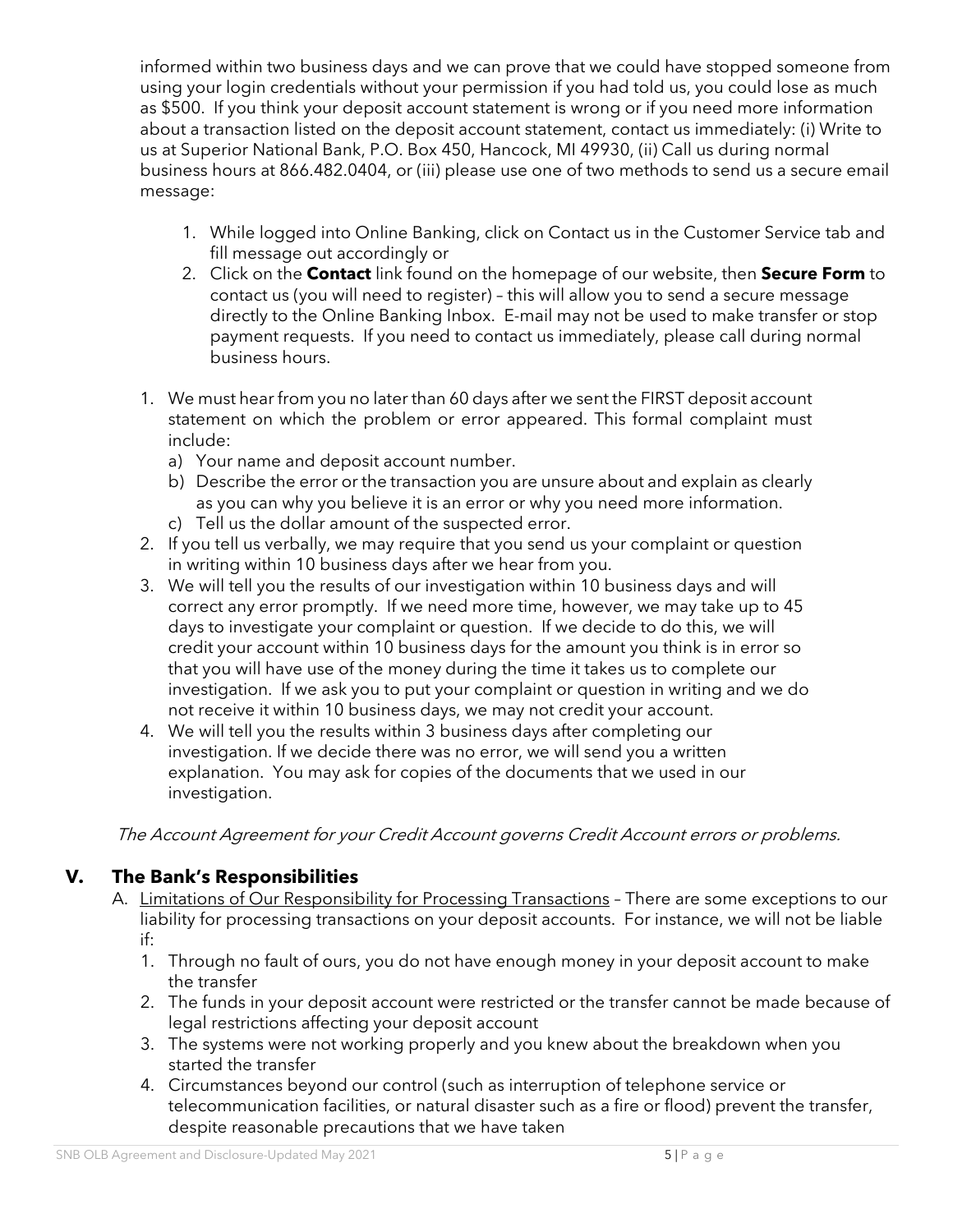- 5. You have not properly followed the instructions for using our Online Banking Services
- 6. Your operating system or software was not properly installed or functioning properly

Our sole responsibility for an error in a transfer will be to correct the error, but in no case will we be liable for any indirect, special, incidental or consequential damages. In states which do not allow the exclusion or limitation of liability for indirect, special incidental or consequential damages, our liability is limited to the extent permitted by applicable law.

- B. Things for Which We Will Not Be Responsible and Further Limitations on Our Liability We will not be responsible for the following matters, or for errors or failures of our Online Banking Services as a result of any of the following:
	- 1. Access We will not be liable under this Agreement for failure to provide access or for interruptions in access to Online Banking due to a system failure or due to other unforeseen acts or circumstances.
	- 2. Your Computer Equipment and Your Financial Management Software We will not be responsible for any errors or failures from any malfunction of your computer or any computer virus or other problems related to your computer equipment used with our Online Banking Services. We are not responsible for any error, damages or other loss you may suffer due to malfunction or misapplication of any system you use, including your browser (Mozilla Firefox®, Microsoft Internet Explorer®, Google Chrome® or otherwise), your Internet service provider, your personal financial management or other software (such as Quicken® or Microsoft Money®), or any equipment you may use (including your telecommunications facilities, mobile devices, computer hardware and modem) to access or communicate with any of our Online Banking Services.
	- 3. Warranty Limitations Warranties of Fitness and Merchantability. The bank makes no warranty, expressed or implied, to you concerning Online Banking Services including, but not limited to, any warranty of merchantability or fitness for particular purpose or noninfringement of third-party rights, unless disclaiming such warranty is prohibited by law.
- C. Confidentiality We will disclose information to third parties about your account or the transfers you make:
	- 1. Where it is necessary for completing transfers, or
	- 2. In order to verify the existence and condition of your account for a third party, such as a credit bureau or merchant, or
	- 3. In order to comply with government agency or court orders, or
	- 4. If you give us written permission.
- D. Changes in Terms and Other Amendments You agree to be bound by any amendments or modifications to this Agreement after notice has been sent to you by regular mail and/or electronic mail at your last known address contained in our records, which may include your email address, our website, or upon our posting of such notice in the lobby of our branch offices. Where prior notice of a change in terms is required by applicable law, we will send notice to you by the required number of days in advance of the effective date of the change.
- E. Termination You are responsible for complying with all the terms of this Agreement and with the terms of the Account Agreement governing the accounts which you access using Online Banking Services. We can terminate your Online Banking Services under this Agreement for any reason at any time without notice to you, including, and without limitation, if you do not pay any required fee when due, if you do not comply with this Agreement or any Account Agreements, or if any account or other account you have with us is not maintained in good standing. Online Accounts will be changed to Inactive after 6 months of not logging into the online or mobile application. After one year of non-use, the Online Banking Account will be cancelled. You may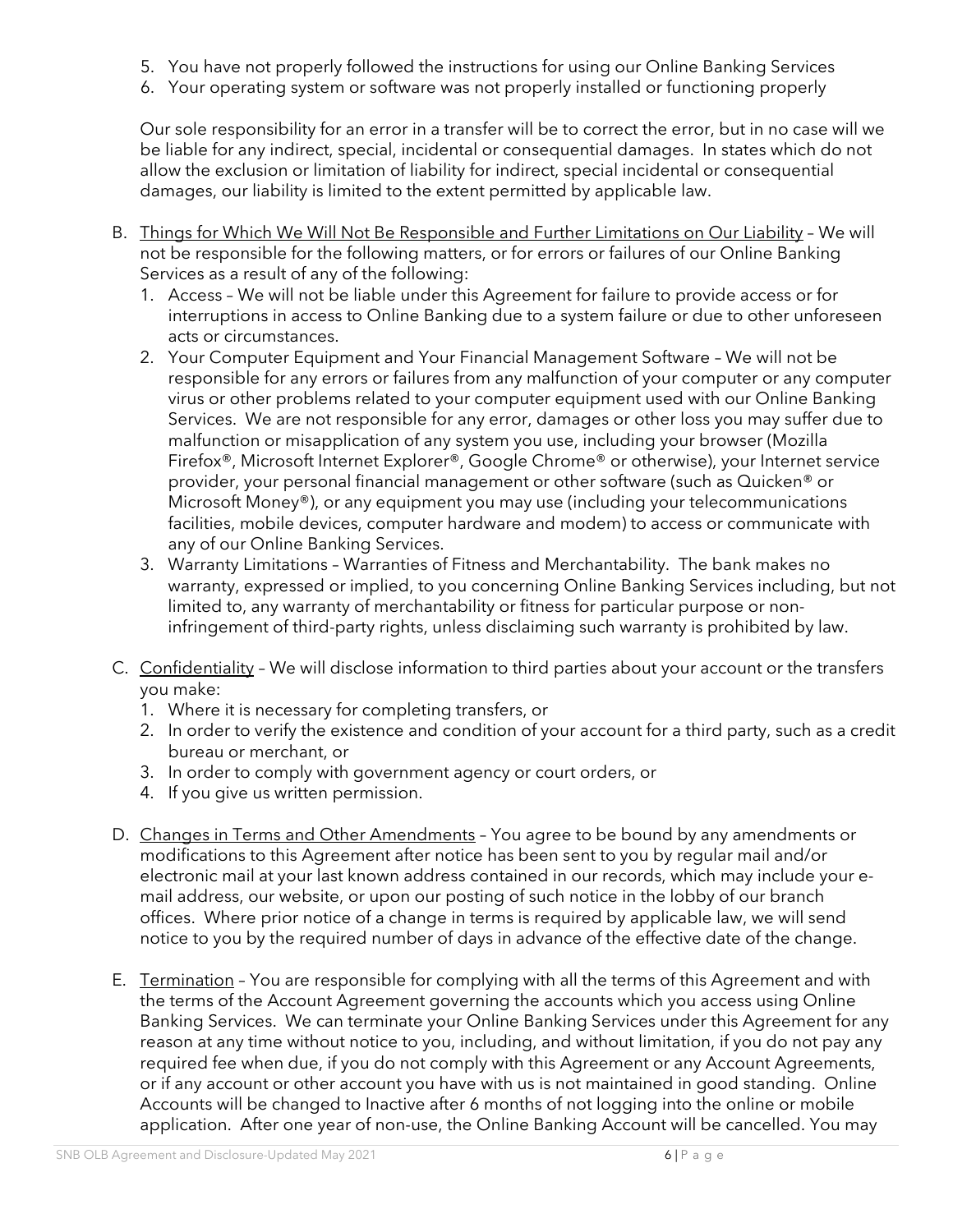terminate your Online Banking Services with 30 days prior notice to us by secure e-mail (see page 6, section B), by writing to us (Superior National Bank, P.O. Box 450 Hancock, MI 49930), or by calling us during normal business hours at 866.482.0404. This cancellation applies only to your Online Banking Service and does not terminate your other relationships with us.

- F. Geographic Restrictions and Governing Law-Superior National Bank is located in the State of Michigan. Our products and services are provided subject to Michigan and Federal law and are only available to existing customers and those located in our geographic markets defined as the cities and counties surrounding our branch offices.
- G. Ownership of Web Site The content, information and offers on our web site is copyrighted by Superior National Bank, Hancock, Michigan and the unauthorized use, reproduction, linking or distribution of any portions is strictly prohibited.
- H. Scope of Agreement This Agreement represents our complete agreement with you relating to our provision of the Online Banking Services. No other statement, oral or written, including language contained in our web site, unless otherwise noted, is part of this Agreement.

# **VI. Services**

# **Part A- Online Banking Agreement**

- 1. **Description of Online Banking** Online Banking can be used to access your account(s) to view account balances, review recent transactions, transfer money between deposit accounts (other than Time-Deposit Accounts-[CDs]) and certain credit accounts, request stop payments, and view statement information. You may also communicate with us by e-mail. These activities are limited to the extent noted below and in the agreements governing your various accounts. Transfers made using Online Banking are subject to limitations of all applicable account agreements.
- 2. **Limits on Online Banking Transactions** Any account that you wish to make a payment or transfer funds from must have sufficient funds to cover the transaction. If any of your qualifying accounts are savings accounts or money markets then certain types of withdrawals from those accounts, including payments and transfers, are limited to a total of no more than 6 in any calendar month. The kinds of withdrawals covered by this limitation are those made by means of preauthorized/automatic transfers, payments, withdrawals may be made by check, draft, debit/ATM card, or similar order payable to third parties or telephone transfers. In addition, you also agree to the "Disclosure of Interest, Fees and Account Terms" that you received when you opened your deposit account. You can request another copy of this disclosure at any time, at any branch location. Your ability to transfer funds from certain accounts is limited by federal law and the applicable account agreements. You should refer to these agreements for legal restrictions and service charges applicable for excessive withdrawals and transfers.
- 3. **Equipment Requirements** A connection to the Internet and a web browser (such as Microsoft Edge®, Mozilla Firefox®, Safari®, or Google Chrome®) are required to access Online Banking. Please visit our website www.snb-t.com to see up-to-date hardware and software requirements. SNB is not responsible for the set-up, support, or hardware needed for you to connect to the Internet. Access to a landline or a cell phone are recommended to complete the step-up security authentication. Except as specifically required in this Agreement or by applicable law, you agree that neither we nor any of our service providers shall have any liability whatsoever for any damage, whether direct, indirect, special or consequential or otherwise, including economic, property, personal, or other loss or injury, whether caused by hardware or software or system wide failure, or resulting from the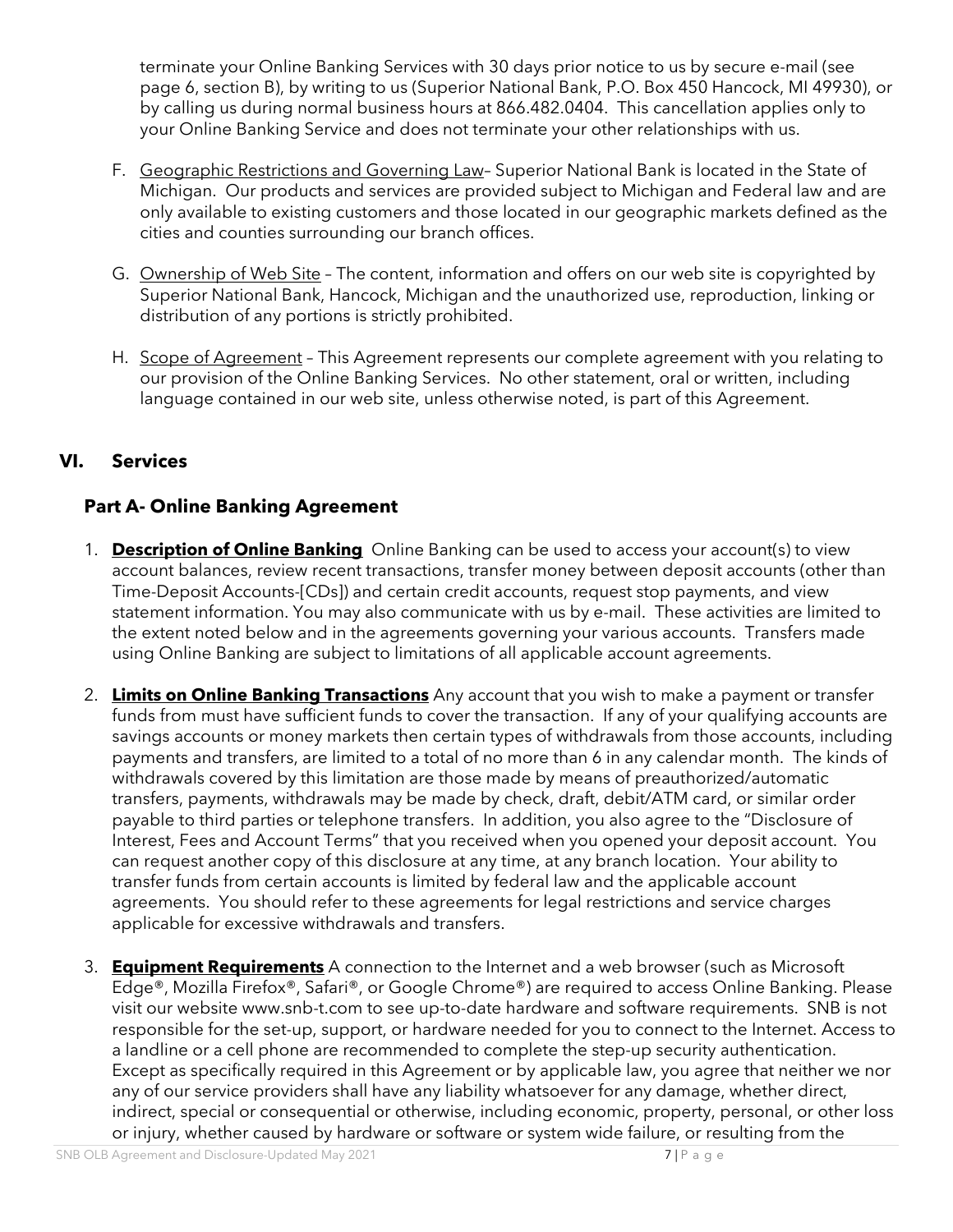installation, use, or maintenance of the equipment, software or other items necessary to operate Online Banking.

## 4. **Services**

- a) Transfers Between Accounts and Preauthorized Transfers You may transfer funds in any amount between \$.01 and \$99,999.99: (i) between Deposit Accounts (other than CDs) or (ii) from deposit accounts to credit accounts designated for transfers in the Application, as provided on screen. When you schedule a transfer, you authorize us to withdraw funds from your deposit account (the "sending account") and to deposit funds or make payment to the account designated to receive the transfer (the "receiving account"). Transfers may be scheduled to occur immediately or at a later date. You may also schedule recurring transfers of the same amount from the same sending account to the same receiving account at regular intervals (such as monthly or weekly). Transfers made BEFORE 8:50 p.m. ET will be performed on the current business day. Transfers initiated AFTER 8:50 p.m. ET, or on a non-business day, will be executed on the next business day. We may refuse to act on your instruction if, on the date you schedule the transfer, sufficient funds are not available in your deposit account. Because transfers take effect immediately on the day they are scheduled for, they cannot be deleted or changed ("edited"). Transfers scheduled for a later date can be deleted or changed ("edited") any time up to BEFORE the transfer is scheduled to be made; this would be done on screen after clicking on the Pay and Transfer tab and selecting Scheduled transfers. Transfers will be described in the regular periodic statement for your account.
- b) Stop Payments You may initiate a Stop Payment to be put on **checks** drawn on deposit accounts by clicking on the "Stop a check" link on the Customer Service tab of your online account. Please verify that the check you are stopping has not already cleared your account. Complete the requested information and submit. Once you click submit, the Stop Payment order will be in effect. Our standard Stop Payment fee will be deducted from your account. If you would like to stop an *automatic payment*, you must call us at 866.482.0404.
- c) View and Download Account Information All SNB accounts that you are an authorized signer on or that you have authorization to view can be made available to you on Online Banking. Account balances are current as of 11:00 p.m. ET the previous business day. Automatic transactions (such as debit card purchases and ATM withdrawals) may display in real-time; checks may clear your account but not be available for viewing until the bank's update between 9:00 and 11:00 p.m. ET. In addition, your account balance may show funds that have been credited to your account, but are not yet available for withdrawal or advance. Online Banking displays a "Current Balance" and an "Available Balance". A "memo-posted transaction" is a temporary credit or debit to your account that is not yet final and is subject to correction.

You may review the history of past transactions on your accounts up to the previous 540 days. You may also download account information in the following formats:

Personal Finance (.qif) Spreadsheet (.csv) Quicken Software PDF (.pdf)

# 5. **Contact Us**

a) Electronic Mail - Please use the email address: ebanking@snb-t.com to contact us about inquiries, maintenance, and/or problem resolution issues. If you will be sending us confidential information, please use one of two methods to send us a secure email message: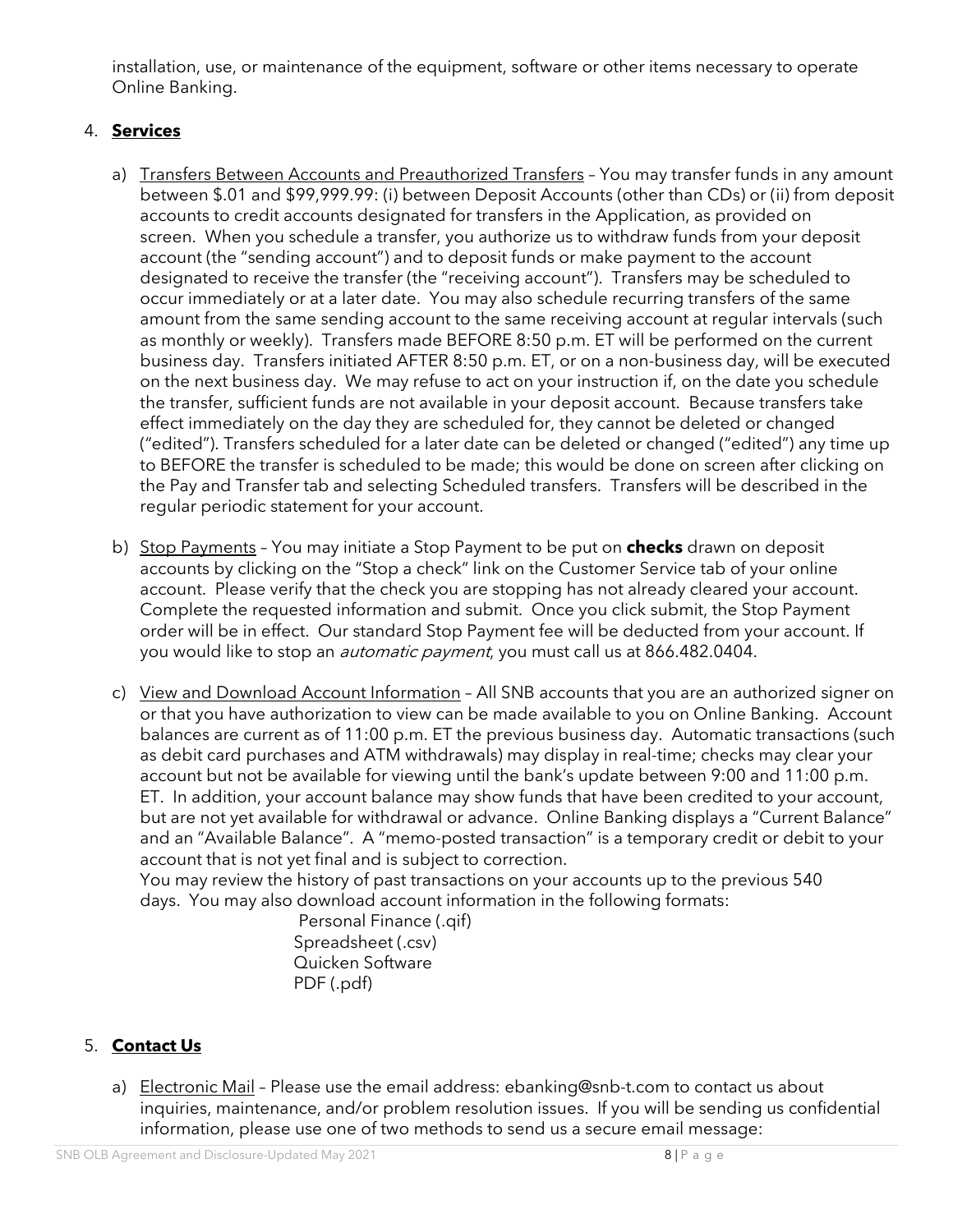- 1) While logged into Online Banking, click on Contact us in the Customer Service tab and fill message out accordingly or
- 2) Click on the Contact link found on the homepage of our website, then Secure Form to contact us (you will need to register) – this will allow you to send a secure message directly to the Online Banking Inbox. E-mail may not be used to make transfer or stop payment requests. If you need to contact us immediately, please call during normal business hours.
- b) Phone 866.482.0404
- c) U.S. Postal Mail Superior National Bank, P.O. Box 450, Hancock, MI. 49930

## **Part B – Bill Payment Agreement**

**1. Description of BillPay** SNB's BillPay Service gives you, the customer, and the convenience of paying your bills securely and easily from your Online Banking account. You must have an open, active checking account to partake in this Online Banking service. To enroll, navigate to the Pay and Transfers tab in your Online Banking. Select Pay Bills and complete the enrollment process. BillPay can only be accessed via your Online Banking account using the credentials used to access Online Banking.

## **2. Payments**

- a) Payees Once enrolled, BillPay payees can be set up, edited or deleted by you via the Pay Bills option under the Pay and Transfer tab on your Online Banking account or under the More section on your MySNB Mobile Banking Application.
- b) Time Restrictions On each business day BillPay processing takes place at 4 p.m. ET. Any payment entered BEFORE 4:00 p.m. ET will be processed the same business day. Any payments initiated AFTER 4:00 p.m. ET will be processed on the next business day. Payments may take up to 10 days to reach the vendor; they will be sent either electronically or by check. Bills are only generated and sent on Business Days; they do not get paid on holidays or weekends; all bills will be paid AFTER the weekend or the last working day AFTER the holiday, if the pay date or reoccurring scheduled payment falls on a non-working day. Monies for BillPay are deducted at the time of the payment processing with us.
- **3. Bill Delivery and Presentment** This feature, known as "eBills" is for the presentment of electronic bills, or "eBills" only and it is your sole responsibility to contact your Payees directly if you do not receive your statements. In addition, if you elect to activate one of the Service's eBill options, you also agree to the following:
	- a) Information provided to the Payee The Service is unable to update or change your personal information such as, but not limited to, name, address, phone numbers and e-mail addresses, with the electronic Payee. Any changes will need to be made by contacting the Payee directly. Additionally it is your responsibility to maintain all usernames and passwords for all electronic Payee sites. You also agree not to use someone else's information to gain unauthorized access to another person's bill.
	- b) Activation Upon activation of the electronic bill feature the Service may notify the Payee of your request to receive electronic billing information. The presentment of your first electronic bill may vary from Payee to Payee and may take up to sixty (60) days, depending on the billing cycle of each Payee. Additionally, the ability to receive a paper copy of your statement(s) is at the sole discretion of the Payee. While your electronic bill feature is being activated it is your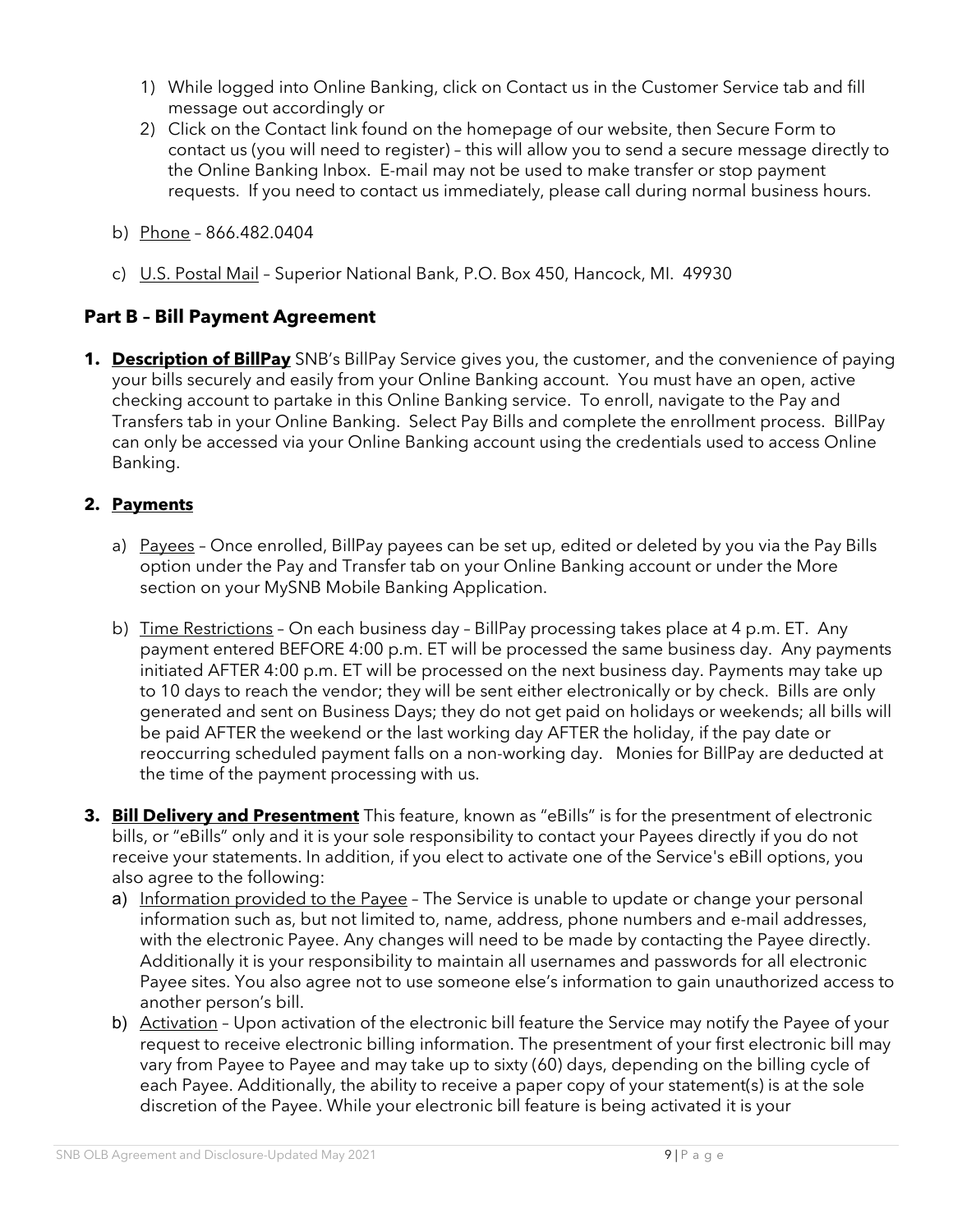responsibility to keep your accounts current. Each electronic Payee reserves the right to accept or deny your request to receive electronic bills

- c) Notification The Service will use its best efforts to present all of your eBills promptly. In addition to notification within the Service, the Service may send an e-mail notification to the e-mail address listed for your account. It is your sole responsibility to ensure that this information is accurate. In the event you do not receive notification, it is your responsibility to periodically log on to the Service and check on the delivery of new eBills. The time for notification may vary from Payee to Payee. You are responsible for ensuring timely payment of all bills.
- d) Cancellation of Electronic Bill Notification The electronic Payee reserves the right to cancel the presentment of eBills at any time. You may cancel electronic bill presentment at any time. The timeframe for cancellation of your eBill presentment may vary from Payee to Payee. It may take up to sixty (60) days, depending on the billing cycle of each Payee. The Service will notify your electronic Payee(s) as to the change in status of your account and it is your sole responsibility to make arrangements for an alternative form of bill delivery. The Service will not be responsible for presenting any electronic bills that are already in process at the time of cancellation.
- e) Non-Delivery of Electronic Bill(s) You agree to hold the Service harmless should the Payee fail to deliver your statement(s). You are responsible for ensuring timely payment of all bills. Copies of previously delivered bills must be requested from the Payee directly.
- f) Accuracy and Dispute of Electronic Bill The Service is not responsible for the accuracy of your eBill(s). The Service is only responsible for presenting the information we receive from the Payee. Any discrepancies or disputes regarding the accuracy of your electronic bill summary or detail must be addressed with the Payee directly. This agreement does not alter your liability or obligations that currently exist between you and your Payee(s).
- **4. Terms and Conditions** By accepting this Online Banking Agreement and Disclosure and electing to participate in SNB's BillPay Service, you are also accepting the following Terms and Conditions as they relate to BillPay.
	- a) I understand that I will have the ability to pay my bills and make other payments through the BillPay service.
	- b) With this service, I can initiate and authorize payments from my designated checking account to my designated payees. I authorize Superior National Bank to post payment transactions generated through BillPay to the checking account I have indicated.
	- c) I may request copies of paid checks and place stop payments on the payments processed through BillPay.

|                                                                                         | \$2.00 / item  |
|-----------------------------------------------------------------------------------------|----------------|
|                                                                                         | \$34.00 / item |
| Fee for overdrafts (includes electronic funds transfers) paid or returned\$34.00 / item |                |

- d) I understand that payments may take up to 10 days to reach the vendor and they will be sent either electronically or by check. Bills do not get paid on holidays or weekends; all bills will be paid AFTER the weekend or the first working day AFTER the holiday, if they are dated to be paid this way.
- e) I understand that all BillPay payments are processed at 4:00 p.m. ET. Any payment before 4:00 p.m. ET will be processed the same business day. Any payments initiated AFTER 4:00 p.m. ET will be processed on the next business day.
- f) Superior National Bank will not be held liable for any service fee or late charges levied against me unless they are found to be at fault.
- g) I understand that I am responsible for any loss or penalty that I may incur due to lack of sufficient funds or other conditions that prevent the withdrawal of funds from my account.
- h) I understand that I am in full control of my account. If, at any time, I decide to have this bill paying service discontinued, I will provide written notification to Superior National Bank.
- i) My use of BillPay signifies that I have read and accepted the terms and conditions of Bill Payment and Online Banking.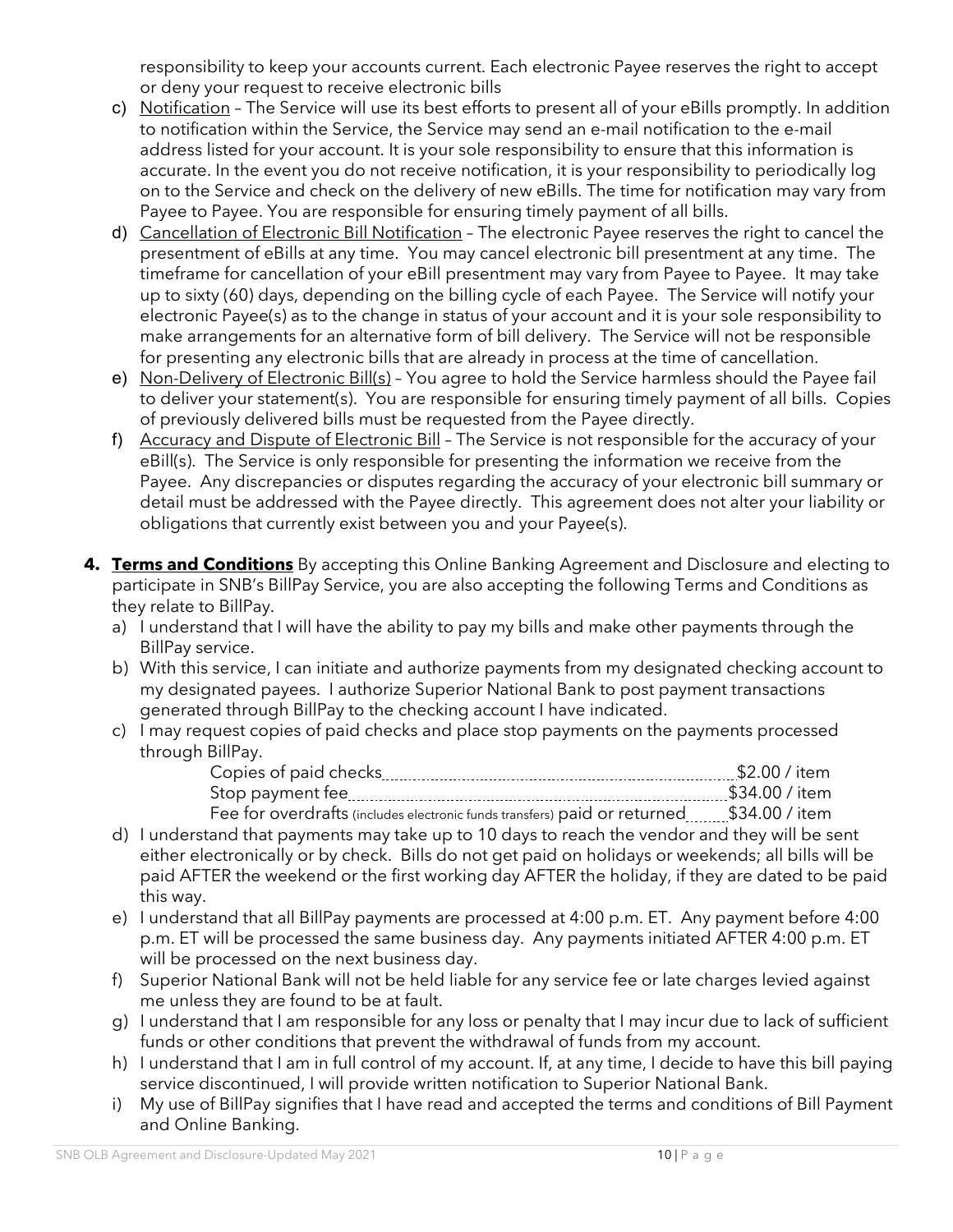# **Part C – eDelivery Agreement**

By Acknowledging this Agreement as well as indicating your desire, you are requesting and consenting to receive statements, notices, and documents for your SNB account(s) by electronic delivery. These electronic documents are called "eStatements" or "eDocs".

- 1. **Description of eStatements** eStatements are SNB's Electronic Statements and Notices. You can enroll to receive these documents in electronic format on your Online Banking by navigating to the Accounts tab and selecting Statements. You will have to agree to the disclosure by submitting the confirmation code provided at the bottom of the disclosure. By submitting this confirmation code, you agree that you will no longer receive paper statements and other applicable notices for all accounts that you are a legal owner.
- 2. **Eligibility for eDelivery Service** You must be enrolled in Online Banking in order to complete enrollment to receive eStatements. The account must be linked to your Online Banking account to have access to these eDocs. For a statement which contains the information for more than one account, "Combined Statement", the lead account must be linked to Online Banking and enrolled in eStatements to allow display of the Combined Statement.
- 3. **Accessing your eStatements** When available, you will receive an email notification stating such. The email will contain a link that sends you to sign into your Online Banking. You will then navigate to the Accounts tab and select Statements. Your computer software must meet the hardware and software system requirements in order to view, print, and/or save your eDocs that are stated on our website www.snb-t.com. Statements and notices will be available to you via MySNB Online Banking for up to 18 months. You do have the ability to download and store statements on your electronic device. Please refer to the applicable Account Agreement and Fee Schedule for statements dating further back.
- 4. **Delivery of eStatements** We will use our best efforts to deliver your eStatements in a timely manner and in accordance with any applicable time required by law. However, we shall incur no liability if we are unable to deliver your eStatements because of the existence of any one or more of the following:
	- a) Our website or Online Banking Services are not working properly, and you know or have been advised by us of the malfunction.
	- b) Circumstances beyond our control (such as, but not limited to, fire, flood, interruption in telephone service or other communication lines, interference from an outside force, legal restriction or delays in mail service) prevent proper delivery and we have taken reasonable precautions to avoid those circumstances.
- 5. **Duty to Review Periodic Statements** You must promptly access/review your eStatements and any accompanying items, including the *Important Information* tab and notify us in writing immediately of any error, unauthorized transaction, or any other irregularity. If you allow someone else to access your eStatements, you are fully responsible to review the document for any error, unauthorized transactions or any other irregularities. Any applicable time periods within which you must notify us of any error(s) on your account statement(s) shall begin on the eStatement notification date regardless of when you access and/or review your document. If you do not immediately report to SNB any non-receipt of eStatements or any error, irregularity, discrepancy, claims or unauthorized debits or items, you shall be deemed conclusively to have accepted all matters contained in the document to be true, accurate, and correct in all respects.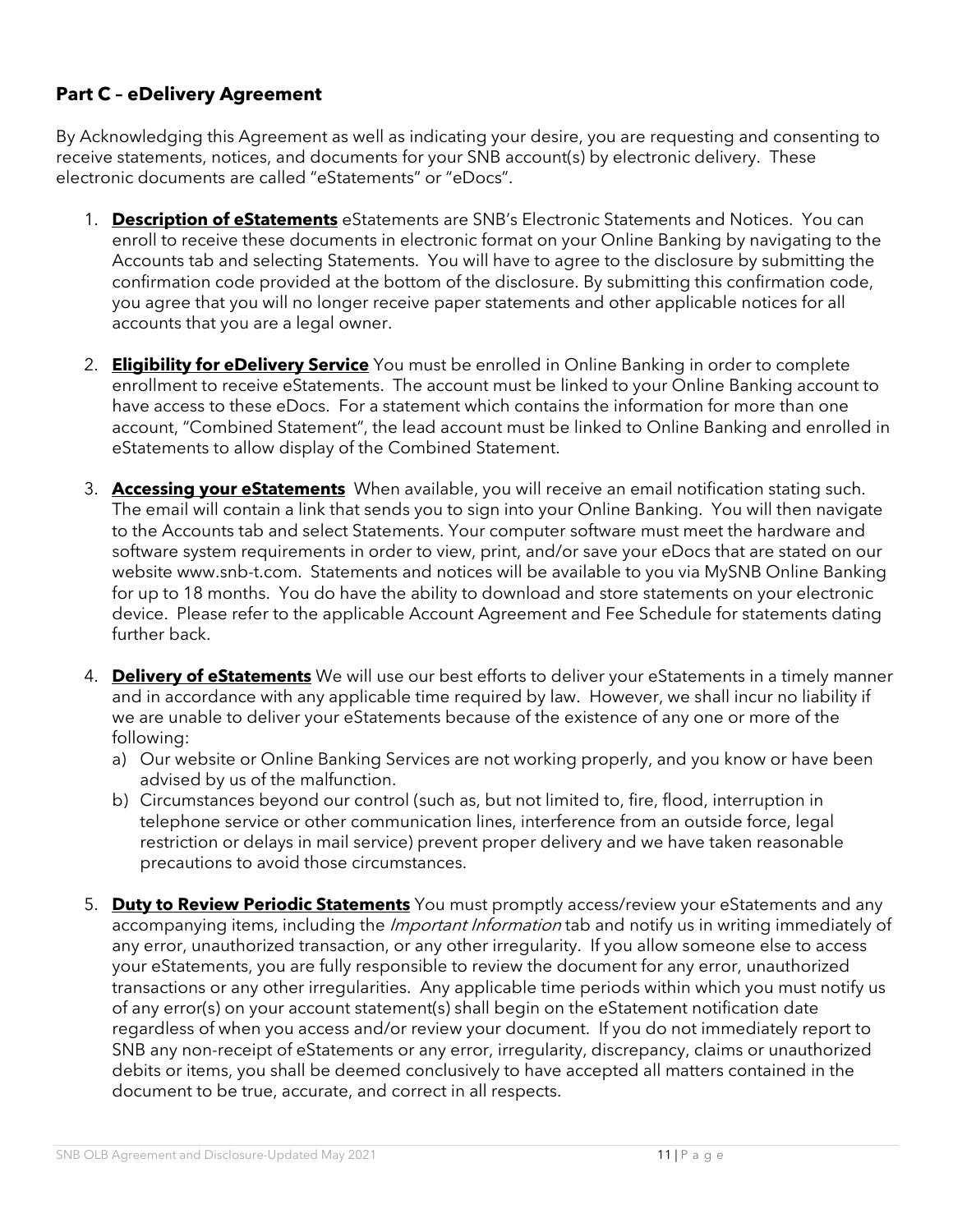- 6. **Email Address Maintenance** It is your responsibility to notify us if you change your email address. You may update your email address by going to the *Customer Service* tab and select Manage contact information within Online Banking. You can also contact a representative at SNB by phone at 866.482.0404.
- 7. **Change Delivery Method** At any time and at no charge, you can change the way we send you electronic documents. You must contact a representative at SNB by phone at 866.482.0404, in person, or by email by navigating to Contact us under the Customer Service tab in your Online Banking to cancel the eDelivery and reinstate paper statements. All changes will take place within three (3) business days.
- 8. **Changes and/or Termination** Except as otherwise required by law, rule, or regulation, we may change the terms of this Agreement at any time. When changes are made, we will update this Agreement on our website and our Online Banking Services. Internet Services will be updated on the effective date, unless an immediate change is necessary to maintain the security of the system or unless a law, rule, or regulation requires that it be updated at an earlier time. If such a change is made, and it cannot be disclosed without jeopardizing the security of the system, this Agreement will be updated within thirty (30) days after the change. You will be notified as soon as possible when any changes are made which materially affect your rights. As always, you may choose to decline changes to this Agreement by un-enrolling in the eDelivery Service. Your continued enrollment in the eDelivery Service is your acceptance to this Agreement. Changes to fees or terms applicable to eligible accounts are governed by the agreement otherwise governing the applicable account. It is your responsibility to review this Agreement including SNB's Privacy Policy on an annual basis in order to be aware of any such changes.

# **Part D – External Transfer Agreement**

By Acknowledging this Agreement, you are hereby authorizing SNB and our processing agents to debit and credit entries to your eligible SNB account(s) when you instruct us to electronically transfer funds to or from your eligible SNB account(s) and other eligible account(s) held by you at another financial institution(s) or brokerage company(ies) in the United States. You agree to comply with any applicable state or federal law in connection with your use of the Service and the fulfillment of its obligations under this Agreement. You further acknowledge that the Automated Clearing House ("ACH") system may not be used in violation of and that entries originated by you must comply with, the laws of the United States including sanctions laws administered by the Office of Foreign Asset Controls.

- 1. **Description of Services** External Transfers are a service provided by SNB via our Online Banking system. If enrolled in this service, you will have the ability to initiate transfers to and from your Deposit Accounts at SNB and those at other financial institutions. All transfers done after 8:00 p.m. ET on a business day will be initiated on the following business day, however transfers can take up to three business days to settle at the debiting or crediting financial institution.
- 2. **Money Market and Savings Accounts** You are limited to six preauthorized electronic fund transfers and telephone transfers, checks and point-of-sale transactions per statement cycle for these account types. For information on these accounts, see our Deposit Agreement and Account Terms Disclosure. Each transfer or payment through Online Bank from your savings or money market deposit account is counted as one of the six limited transfers you're permitted each statement period. We charge a fee for each transaction in excess of this limit (refer to the Superior National Fee Schedule for fees). However, Online transfers to your SNB loans are not counted toward this limit.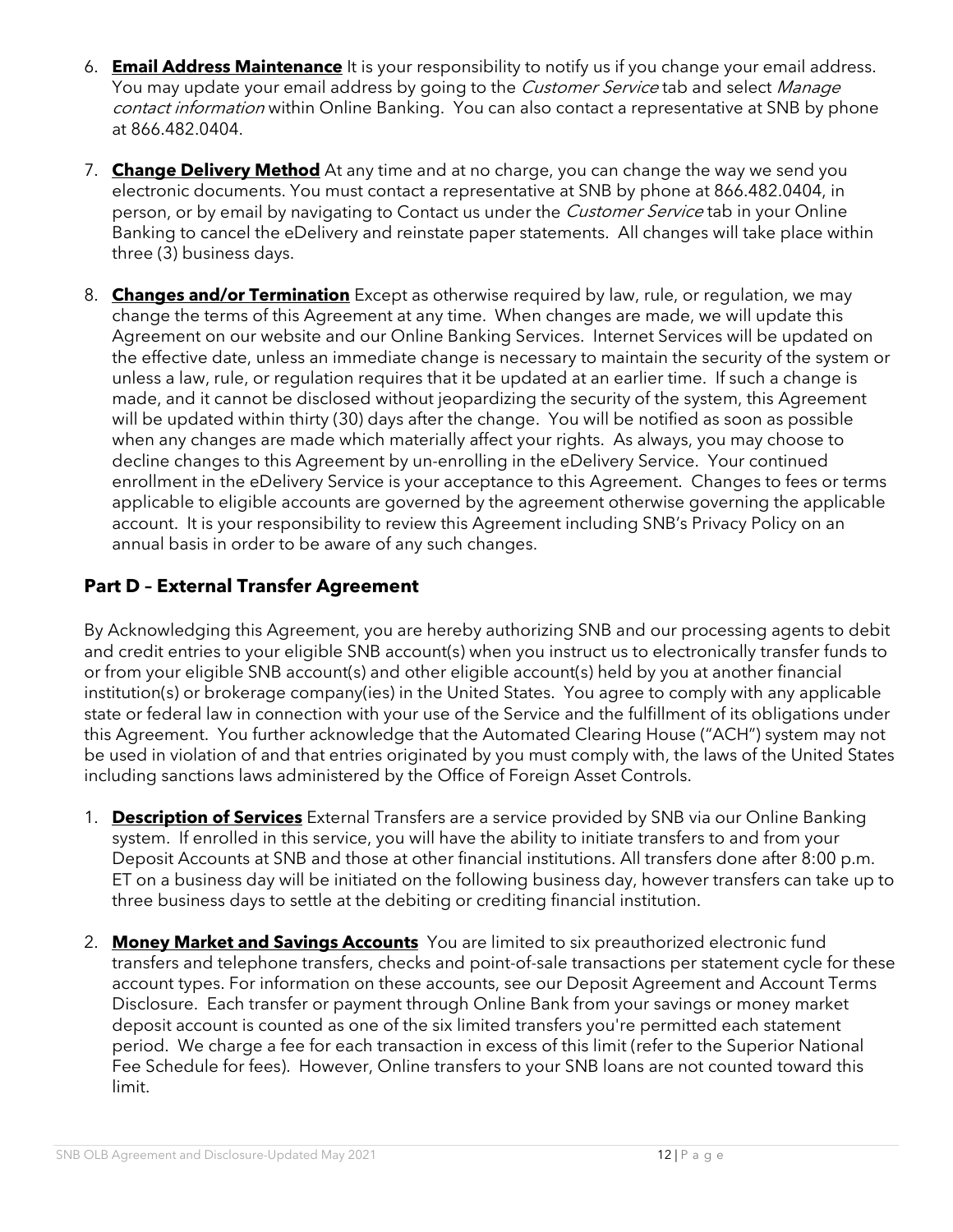- 3. **Authorization** This authorization is to remain in full force and effect until we have received notice from you of its termination by performing one of the following:
	- a) Send the Bank a secure e-mail
	- b) Contact the Bank at 866.482.0404
	- c) Sending notice via postal mail to Superior National Bank, PO Box 450, Hancock, MI 49930

This authorization may only be revoked in this manner. When you elect to sign up for the External Transfers, you represent that you have full authorization from any other authorized signer on the eligible Bank, financial institution, or brokerage account(s) to execute this authorization on his/her/its behalf and that any other authorized signer on the eligible account(s) agrees and understands that the Bank, and any of our processing agents, are authorized to debit and credit entries to the eligible account(s) in accordance with your transfer instruction(s). For questions or errors regarding online banking transfers between your Bank Accounts or External Transfers between your SNB account and a linked external account, please contact the Digital & Payments Department at 866.482.0404.

Not all types of accounts are eligible for External Transfer. Be sure to check with your financial institution for restrictions regarding transfers amongst your retirement (401k, IRA, etc.), savings, trusts, loans, custodian, business, corporate and other account types. We are not responsible for any costs or losses incurred from fund transfers that are not permitted under such restrictions by the provider of your Account or those imposed by applicable law.

**4. Limitation of Warranty and Liability** By Acknowledging this Agreement, you understand and agree that our External Transfer Service is provided "as-is" expect as otherwise provided in this agreement or as required by law. We assume no responsibility for the timeliness, deletion, misdelivery, or failure to store any user communications or personalization settings. You understand and expressly agree that use of the External Transfer Service is at your sole risk.

You agree that the bank shall not be liable for any costs, fees, losses, or damages of any kind incurred as a result of:

- a) Our access to the accounts
- b) Our debit and/or credit or inability to debit and/or credit the accounts in accordance with your funds transfer instructions
- c) Any inaccuracy, incompleteness, or misinformation contained in the information retrieved from the accounts
- d) Any charges imposed by any provider of accounts
- e) Any funds transfer limitations set by the financial institution or other providers of the accounts
- **5. Suspension and Reinstatement of External Transfer Service** In the event that we, at any time, incur a problem with your use of the Service, including without limitation a fail in External Transfer Service to debit any of your Accounts or to collect with respect to any of your funds transfers, and without limiting any other right or remedy that we may have under this Agreement or otherwise, we reserve the right to suspend your right to use the Service, immediately and without prior notice to you. You understand and agree that such action is reasonable for us to take in order to protect ourselves from loss. In the event of such suspension, you may request reinstatement of your service by contacting us using any of the methods provided for under this Agreement. We reserve the right in its sole discretion to grant or deny reinstatement of your use of the Service. In the event we agree to reinstate you, we reserve the right to, and ordinarily will, initially reinstate your Service subject to lower per-transaction and monthly dollar limits and/or with other restrictions than otherwise might be available to you. Based upon your subsequent usage of the Service, Superior National Bank &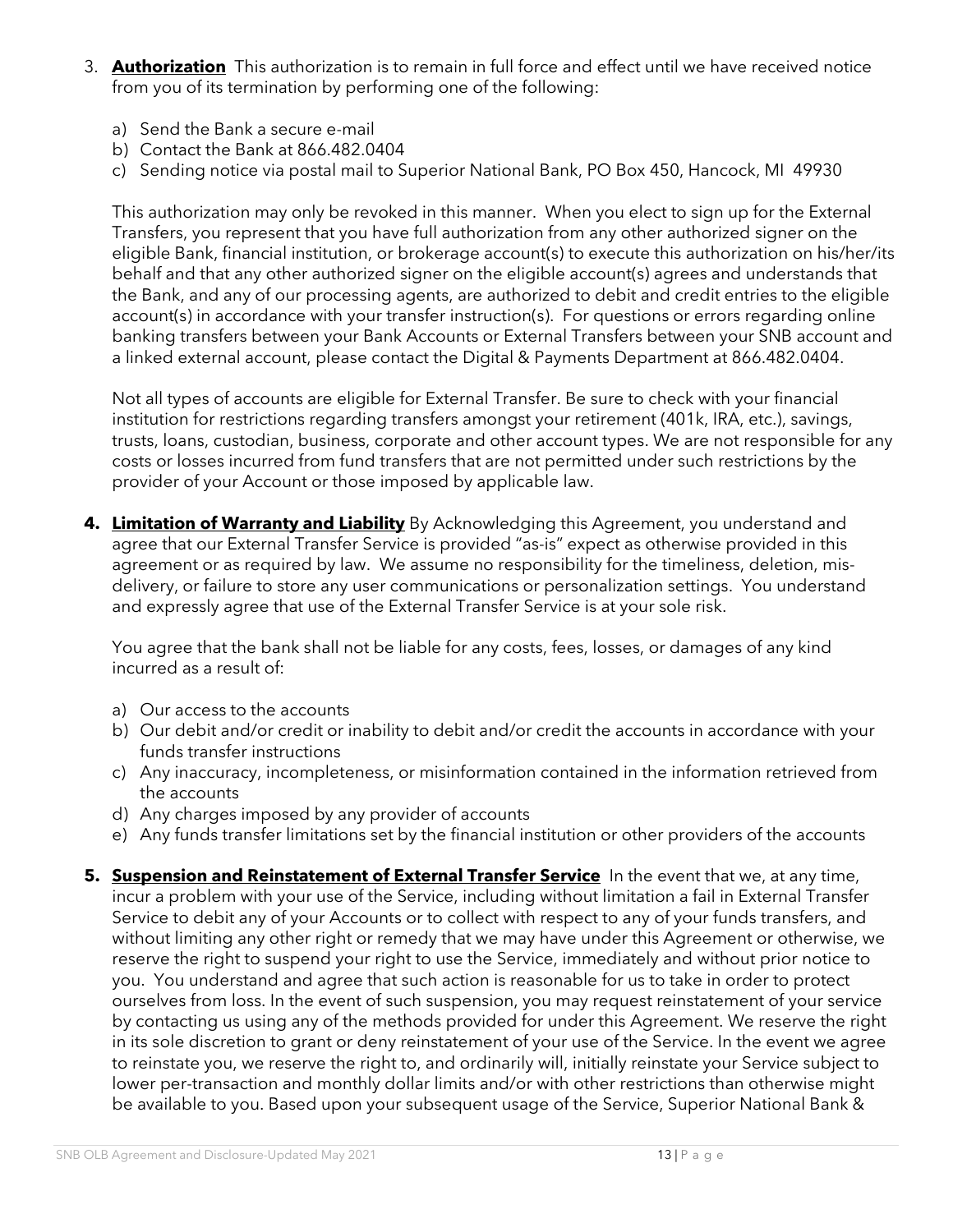Trust, in its sole discretion, may thereafter restore your ability to effect transfers subject to such higher limits as may then be in effect.

**6. Credit Report Verification** You authorize us to verify your identity by obtaining information about you and your credit history from a consumer reporting agency. Superior National will obtain and use your credit information only in accordance with the Fair Credit Reporting Act ("FCRA") and other applicable law. We reserve the right to deny you access to the External Transfer Service if we cannot verify your identity or other necessary information. We may approve or decline your application for the External Transfer Service based upon our review of your consumer report and/or other relevant information. If we deny your request to use the External Transfer Service, and such decision is based in whole or in part, on a consumer report from a consumer reporting agency, Superior National will send you a Credit Denial Statement. You may obtain a free copy of the consumer report from the consumer reporting agency that issued the report, within a certain time period.

### **7. Daily Limits**

| <b>Standard Daily Limits</b> | <b>Standard Daily Limits</b> |
|------------------------------|------------------------------|
| <b>INBOUND</b>               | <b>OUTBOUND</b>              |
| \$2,500.00                   | \$2,500.00                   |

## **Part E– Mobile Banking Agreement**

**1. Description of Services** These Services are offered as a convenience and supplemental service to our SNB Online Banking service. These Services allow you to perform the Functions below via a mobile device. To utilize these Services, you must first be enrolled in SNB's Online Banking product, "MySNB"; you must then download the applicable application or "app" to your personal mobile device. Helpful information about SNB's Mobile Banking Services can be found at www.snb-t.com.

### **2. Functions**

- a) View Account and Transaction information.
- b) View copies of cleared checks.
- c) Transfer funds between certain accounts.
- d) Make payments from your deposit accounts to your loan accounts.
- e) Find ATM and Branch Locations.
- f) Mobile deposit to an authorized deposit account.
- g) Access and enroll accounts in Personal Finance.\*
- h) Pay bills from your checking account.\*
- i) Use SNB People Pay to conduct funds transfers.\*

\* You must be registered for these services.

**NOTE:** Some of the above functions may not be available for all Mobile Devices and/or have limited utility on certain network carriers. SNB cannot guarantee and is not responsible for the availability of data services provided by your mobile carrier, such as data outages or "out of range" issues or for hardware capabilities.

**3. Use of Service** In order to properly use the Services, you should review and follow the instructions provided on our website. You agree to accept responsibility for learning how to use Mobile Banking Services in accordance with the online instructions and agree that you will contact us directly if you have any problems with the Services. We may modify the Services from time to time at our sole discretion. In the event of any modifications, you are responsible for making sure you understand how to use the Services as modified. You also accept responsibility for making sure that you know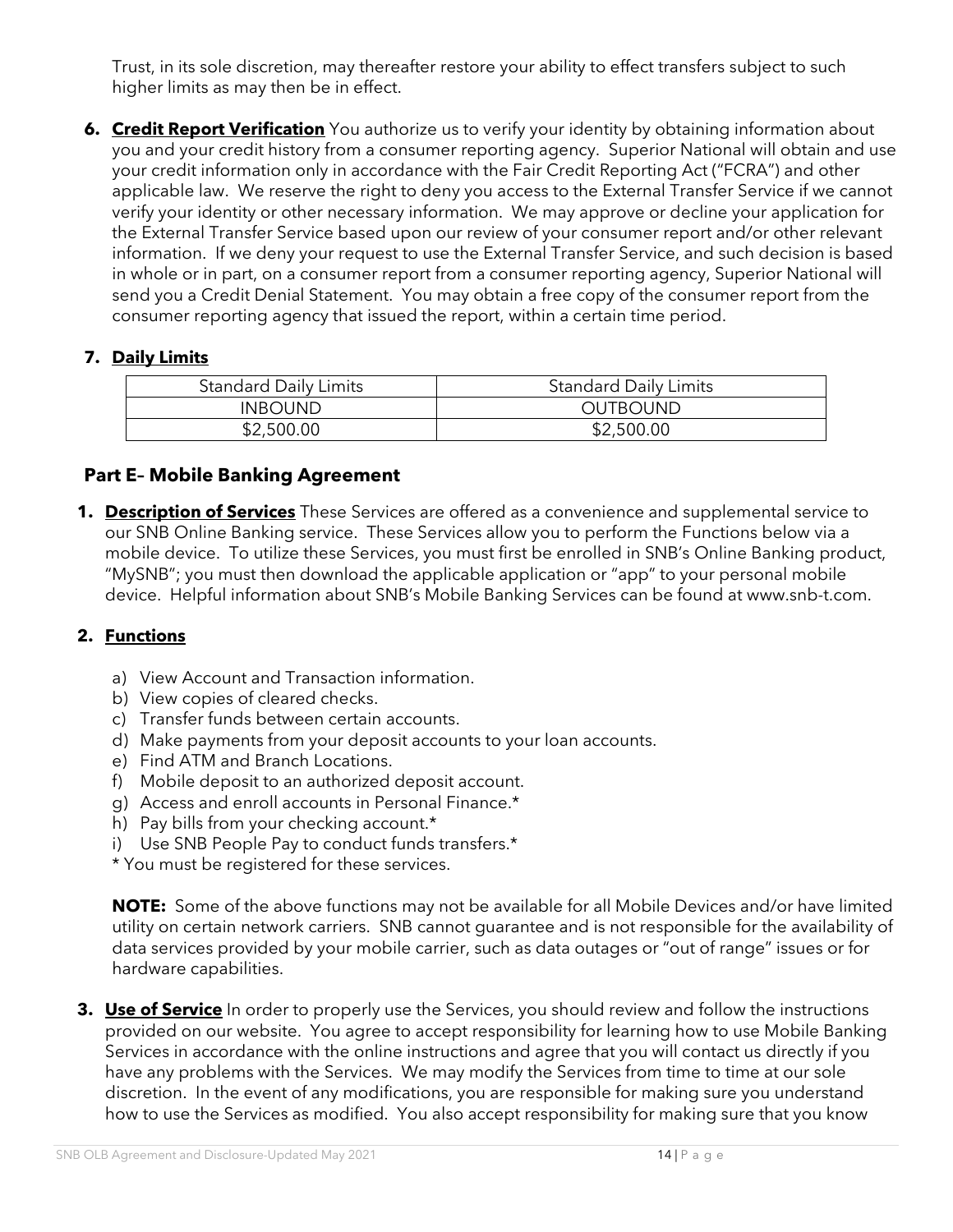how to properly use your Device and we will not be liable to you for any losses by your failure to properly use the Services or your Device.

- **4. Hardware and Software Requirements** To use our Mobile Banking Services, you will need a compatible and supported Mobile Device which you are responsible for providing. The Device that you use may be subject to unauthorized tracking or other manipulation due to "spyware" or other malicious code. We are not responsible for advising you of the existence or potential effect of such malicious code, and your use of your software and hardware is at your own risk. Please refer to www.snb-t.com for Security Tips on keeping your mobile device secure. We do not guarantee functionality or availability of the Services on all Mobile Devices. SNB's Mobile Banking app is available for Android and Apple.
- **5. Your Responsibilities** You represent and agree to the following by enrolling in the Mobile Banking Services or by using the Mobile Banking Services:
	- a) Account Ownership/Accurate Information You represent that you are the legal owner of the Account(s) and other financial information which may be accessed via the Mobile Banking Services.
	- b) User Security You agree to take every precaution to ensure the safety, security, and integrity of your account and transactions when using the Mobile Banking Services. You agree not to leave your Device unattended while logged into the Services and to log off immediately at the completion of each access by you. You agree not to provide your username, password, or other access information to any unauthorized person. If you permit other persons to use your Device, login information, or other means to access the Services, you are responsible for any transactions they authorize and we will not be liable for any damages resulting to you. You agree not to use any personally identifiable information when creating shortcuts to your Account.

# **Part F – Mobile Deposit Agreement**

- **1. Description of Services** SNB's Mobile Deposit service ("Services") are designed to allow you to make deposits to your checking or savings, from home or other remote locations by capturing the image of a check and delivering the images and associated deposit information to SNB
- **2. Functions** Deposit monies into your SNB Checking or Savings account
- **3. Acceptance of These Terms** Your use of the Services constitutes your acceptance of this Agreement. This Agreement is subject to change at any time. We will notify you of any material change via e-mail, text message, or on our website by providing a link to the revised Agreement. Your continued use of the Services will indicate your consent to be bound by the revised Agreement. Further, SNB reserves the right, in its sole discretion, to change, modify, add, or remove portions from the Services. Your continued use of the Services will indicate your acceptance of any such changes to the Services.
- **4. Limitations of Service** Only checking and savings accounts that have been open, active and in good standing for 30 days may be used for this service. When using the Services, you may experience technical or other difficulties. We will attempt to post alerts on our website to notify you of these interruptions in Service. We cannot assume responsibility for any technical or other difficulties or any resulting damages that you may incur. Some of the Services have qualification requirements, and we reserve the right to change the qualifications at any time without prior notice. We reserve the right to change, suspend or discontinue the Services, in whole or in part, or your use of the Services, in whole or in part, immediately and at any time without prior notice toyou.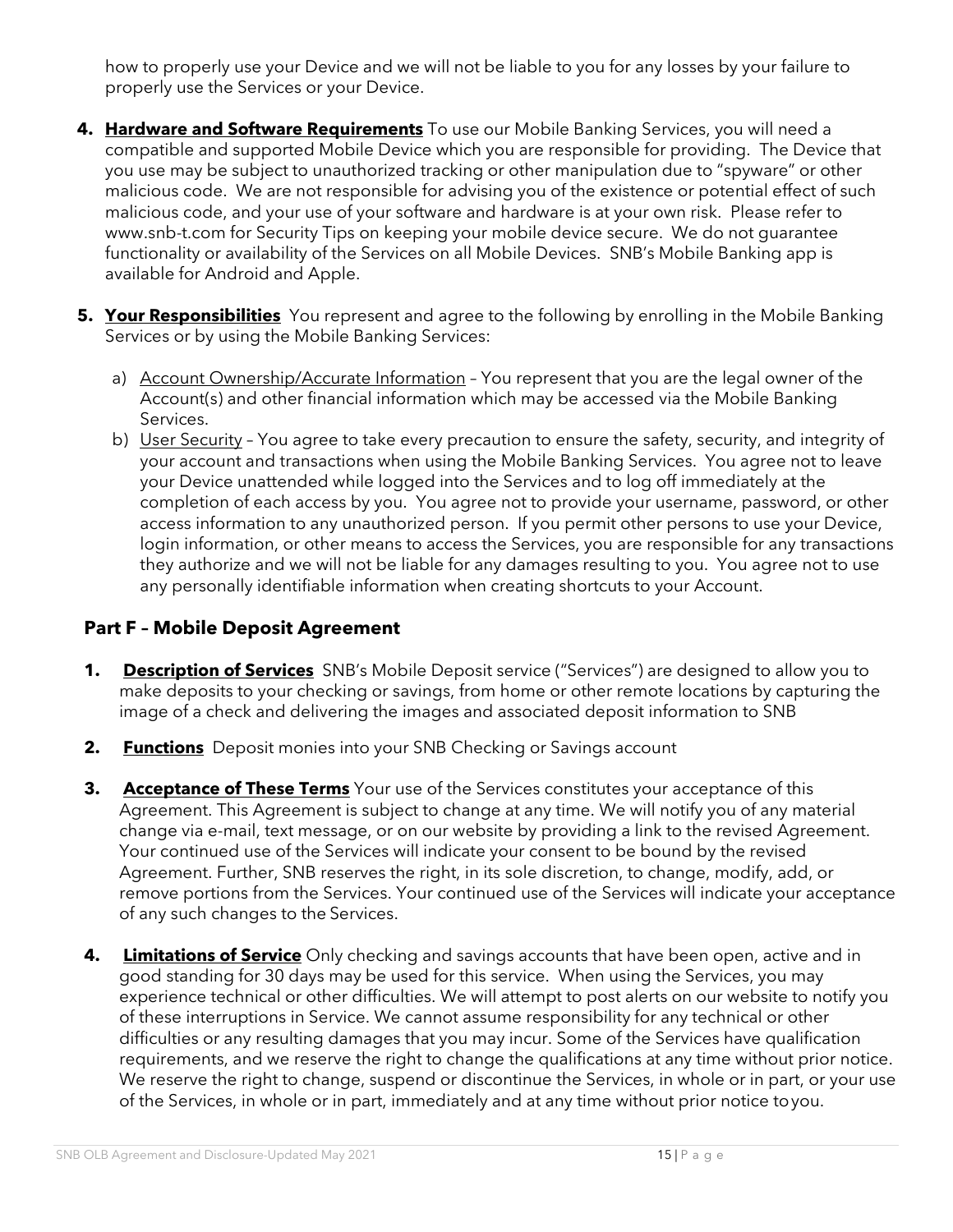- **5. Hardware and Software** In order to use the Services, you must obtain and maintain, at your expense, hardware and software compatible with the SNB Mobile App. SNB is not responsible for any third party software you may need to use the Services. Any such software is accepted by you as is and is subject to the terms and conditions of the software agreement you enter into directly with the third-party software provider at time of download and installation.
- **6. Fees** There will be no fees charged for this service at this time. SNB may change the fees for use of the Service at any time pursuant to the section titled "Acceptance of these Terms" above. You authorize SNB to deduct such fees from the same bank account as your mobiledeposit.
- **7. Eligible Items** You agree to scan and deposit only "checks" as that term is defined in Federal Reserve Regulation CC ("Reg. CC"). When the image of the check transmitted to SNB is converted to an image for subsequent presentment and collection, it shall thereafter be deemed an "item" within the meaning of Articles 3 and 4 of the Uniform Commercial Code.

#### You agree that you will **not** scan and deposit any of the following types of checks or other items which shall be considered ineligible items:

- a) Checks payable to any person or entity other than the person or entity that owns the account that the check is being deposited into.
- b) Checks containing an alteration on the front of the check or item, or which you know or suspect, or should know or suspect, are fraudulent or otherwise not authorized by the owner of the account on which the check is drawn.
- c) Checks payable jointly, unless deposited into an account in the name of allpayees.
- d) Checks previously converted to a substitute check, as defined in Reg.CC.
- e) Checks drawn on a financial institution located outside the United States.
- f) Checks that are remotely created checks, as defined in Reg. CC.
- g) Checks not payable in United States currency.
- h) Checks dated more than 6 months prior to the date ofdeposit.
- i) Checks or items prohibited by the bank's current procedures relating to the services or which are otherwise not acceptable under the terms of your account.
- j) Checks with any endorsement on the back other than that specified in this agreement.
- k) Checks that have previously been submitted through the Service or through a remote deposit capture service offered at any other financial institution.
- l) Checks that have previously been deposited or negotiated in any way via any method at SNB or any other financial institution.
- **8. Receipt of Items** You agree to endorse the check with your signature and "**For mobile deposit**  at Superior National Bank only". We reserve the right to reject any item not endorsed in this manner. We reserve the right to reject any item transmitted through the Services, at our discretion. We are not responsible for items we do not receive or for images that are dropped during transmission. An image of an item shall be deemed received when you receive a confirmation from SNB that we have received the image. Receipt of such confirmation does not mean that the transmission was error free, complete or will be considered a deposit and credited to your account. We further reserve the right to charge back to your account at any time, any item that we subsequently determine was not an eligible item. You agree that the Bank is not liable for any loss, costs, or fees you may incur as a result of our chargeback of an ineligible item.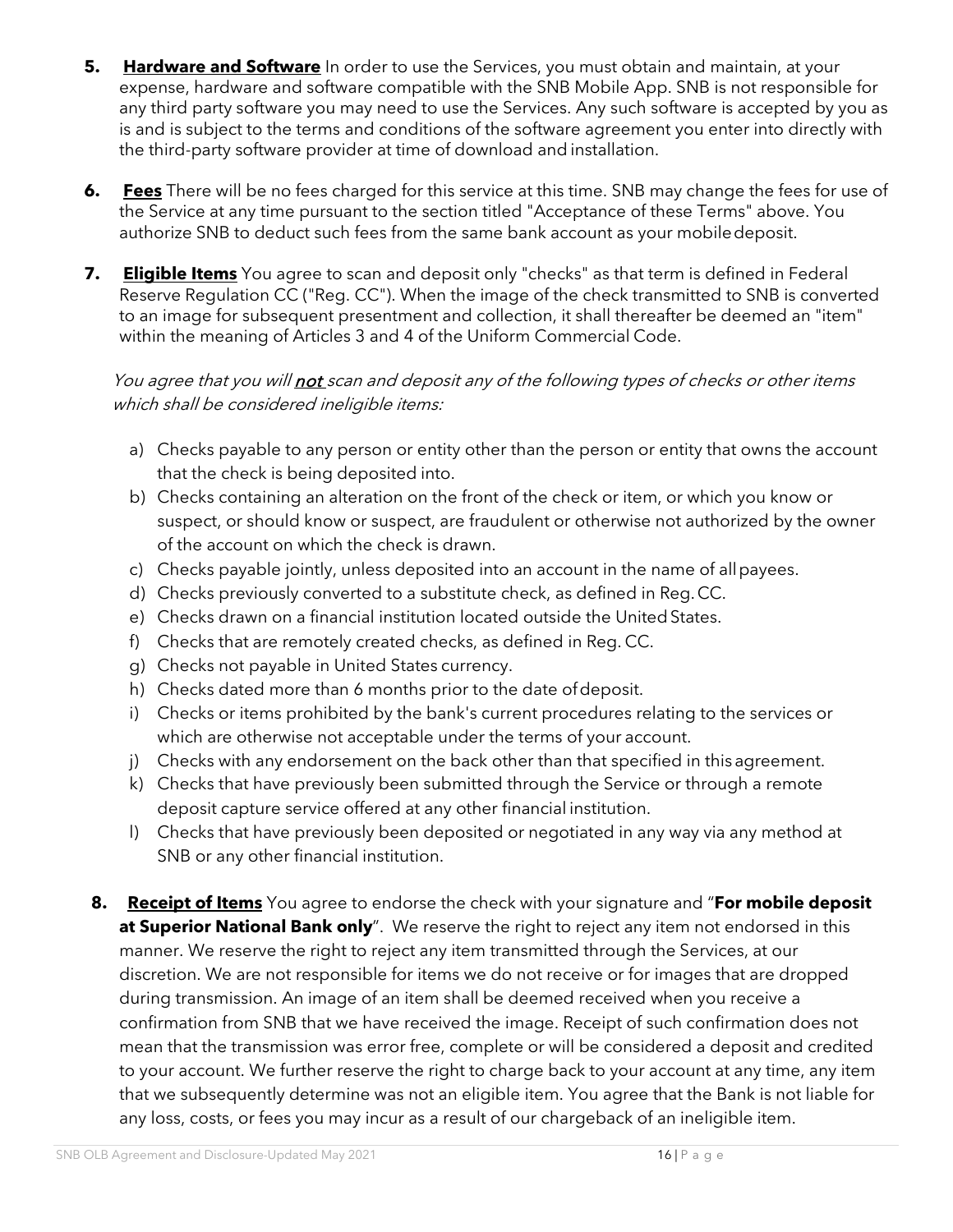- **9. Availability of Funds** Generally, checks deposited and accepted via the Service by the 4:00 p.m. ET deadline will be considered deposited on that business day and subject to the Funds Availability disclosure provided during account opening. Otherwise, we will consider that the deposit was made on the next business day we are open. Funds deposited using the Services will generally be made available on the first business day after the day of deposit.
- **10. Disposal of Transmitted Items** Upon your receipt of a confirmation from SNB that we have received an image that you have transmitted, and it was accepted, you agree to prominently mark the item as "Electronically Presented", "VOID", or otherwise render it incapable of further transmission, deposit, or presentment. You agree never to re-present the item. You agree to retain the check for at least 60 calendar days from the date of the image transmission. After 60 days, you agree to destroy the check that you transmitted. During the time the retained check is available, you agree to properly handle the check and upon request, promptly provide it to SNB.
- **11.Deposit Limits** We reserve the right to and may establish limits on the dollar amount and/or number of items or deposits from time to time. If you attempt to initiate a deposit in excess of these limits, we may reject your deposit. If we permit you to make a deposit in excess of these limits, such deposit will still be subject to the terms of this Agreement, and we will not be obligated to allow such a deposit at othertimes.
- **12.Presentment** The manner in which the items are cleared, presented for payment, and collected shall be in SNB's sole discretion subject to the agreements governing your account.
- **13.Errors** You agree to notify SNB of any suspected errors regarding items deposited through the Services immediately, and in no event later than 60 days after the applicable SNB account statement is sent. Unless you notify SNB within 60 days, such statement regarding all deposits made through the Services shall be deemed correct, and you are prohibited from bringing a claim against SNB for such allegederror.
- **14.Errors in Transmission** By using the Services you accept the risk that an item may be intercepted or misdirected during transmission. SNB bears no liability to you or others for any such intercepted or misdirected items or information disclosed through such errors.
- **15. Image Quality** The image of an item transmitted to SNB using the Services must be legible, as determined in the sole discretion of SNB. Without limiting the foregoing, the image quality of the items must comply with the requirements established from time to time by SNB, the Board of Governors of the Federal Reserve Board, or any other regulatory agency, clearinghouse, or association.

## **16.User Warranties and Indemnification** You warrant to SNBthat:

- a) You will only transmit eligible items.
- b) You will not transmit duplicate items.
- c) You will not re-deposit or re-present the original item.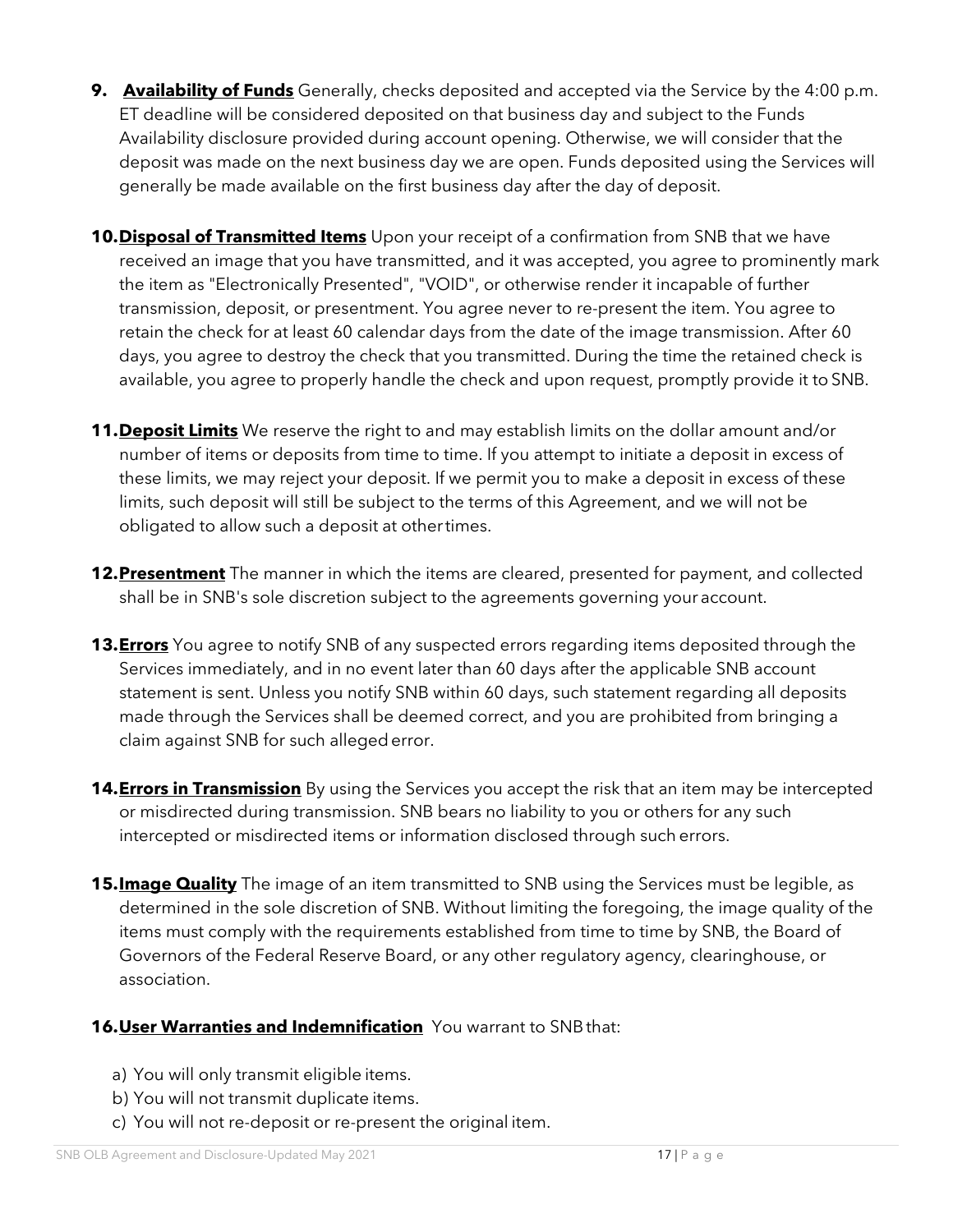- d) All information you provide to SNB is accurate and true.
- e) You will comply with this Agreement and all applicable rules, laws, andregulations.
- f) You are not aware of any factor which may impair the collectability of the item.
- g) You agree to indemnify and hold harmless SNB from any loss for breach of this warrantyprovision.
- h) You agree to destroy items 60 days from date of transmission.
- **17.Cooperation with Investigations** You agree to cooperate with us in the investigation of unusual transactions, poor quality transmissions, and resolution of customer claims, including by providing, upon request and without further cost, any originals or copies of items deposited through the Service in your possession and your records relating to such items and transmissions.
- **18.Termination** We may terminate this Agreement at any time, for any reason, and without notice. This Agreement shall remain in full force and effect unless and until it is terminated by us. Without limiting the foregoing, this Agreement may be terminated if you breach any term of this Agreement, if you use the Services for any unauthorized or illegal purposes or you use the Services in a manner inconsistent with the terms of your account agreement or any other agreement with us.
- **19. Enforceability** We may waive enforcement of any provision of this Agreement. No waiver of a breach of this Agreement shall constitute a waiver of any prior or subsequent breach of the Agreement. Any such waiver shall not affect our rights with respect to any other transaction or to modify the terms of this Agreement. In the event that any provision of this Agreement shall be deemed to be invalid, illegal, or unenforceable to any extent, the remainder of the Agreement shall not be impaired or otherwise affected and shall continue to be valid and enforceable to the fullest extent permitted by law.
- **20.Ownership and License** You agree that SNB retains all ownership and proprietary rights in the Services, associated content, technology, and website(s). Your use of the Services is subject to and conditioned upon your complete compliance with this Agreement. Without limiting the effect of the foregoing, any breach of this Agreement immediately terminates your right to use the Services. Without limiting the restriction of the foregoing, you may not use the Services (i) in any anti-competitive manner, (ii) for any purpose which would be contrary to SNB's business interest, or (iii) to SNB's actual or potential economic disadvantage in any aspect. You may use the Services only in accordance with this Agreement. You may not copy, reproduce, distribute or create derivative works from the content and agree not to reverse engineer or reverse compile any of the technology used to provide the Services.
- **21. Disclaimer of Warranties** You agree your use of the services and all information and content (including that of third parties) is at your own risk and is provided on an "as is" and "as available" basis. We disclaim all warranties of any kind as to the use of the services, whether express or implied, including, but not limited to the implied warranties of merchantability, fitness for a particular purpose and noninfringement. We make no warranty that the services (i) will meet your requirements, (ii) will be uninterrupted, timely, secure, or error-free, (iii) the results that may be obtained from the service will be accurate or reliable, and (iv) any errors in the services or technology will be corrected.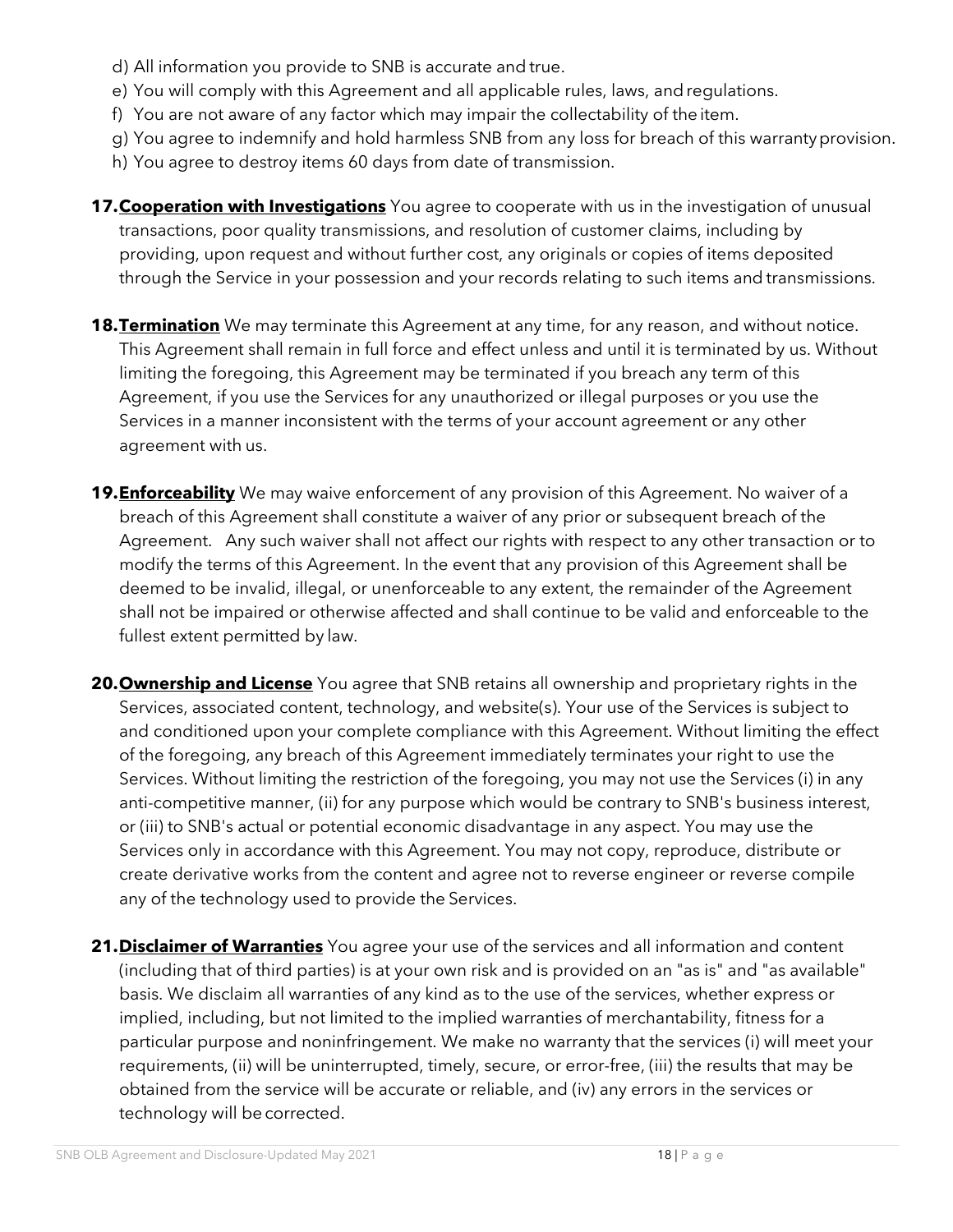**22.Limitation of Liability** You agree that we will not be liable for any direct, indirect, incidental, special, consequential or exemplary damages, including, but not limited to damages for loss of profits, goodwill, use, data or other losses resulting from the use or the inability to use the services incurred by you or any third party arising from or related to the use of, inability to use, or the termination of the use of this services, regardless of the form of action or claim (whether contract, tort, strict liability or otherwise), even if SNB has been informed of the possibility thereof.

# **Part G – Text Banking Agreement**

- **1. Description of Services** These Services are offered as a convenience and supplemental service to our SNB Online Banking service. These Services allow you to perform the Functions below via a mobile device. To utilize these Services, you must first be enrolled in SNB's Online Banking product, "MySNB"; you must then enroll in Text Banking. To do this, navigate to the Customer Service tab and select Manage mobile banking settings. Select ADD TEXT BANKING. You will then choose your Mobile Carrier and then add your mobile phone number. Select VIEW TERMS AND CONDITIONS TO PROCEED. Read and select the box next to "I accept the Terms and Conditions of Use" and then select ACCEPT. Next Select ENROLL. You will receive an activation code which will be required to begin using Text Banking on your device.
- **2. Functions** Use text messaging (SMS) to:
	- a) Get account balances
	- b) View recent transaction history
	- c) Send **HELP** to 49794 for more information, send **STOP** to 49794 to opt-out
	- d) One text message per query. Message and Data rates may apply
	- e) For support, call 866.482.0404
	- f) Text Banking Commands:

| <b>FUNCTION</b> | <b>COMMAND</b> | <b>DESCRIPTION</b>                                                                              |
|-----------------|----------------|-------------------------------------------------------------------------------------------------|
| Balance         | B              | Summary of available balances for all accounts                                                  |
| History         | Н              | Summary of recent transactions per account                                                      |
| Command         | C              | List of available Text Banking commands                                                         |
| Help            | HE             | Help content for Text Banking                                                                   |
| Login           |                | Receive a URL for the Superior National Bank Mobile Browser website                             |
| Recover         | R              | Receive a URL and new activation code for the Superior National Bank Mobile Browser web<br>site |
| Stop            |                | De-activate all Superior National Bank text services                                            |

# **Part H – People Pay Agreement**

- **1. Agreement and Disclosure** This Disclosure and Consent applies to the Superior National Bank (SNB) People Pay service through SNB's Online Banking or a SNB's Mobile Banking device related to the active deposit Account(s) for which you have with us. By Acknowledging this Agreement as well as indicating your desire, you understand your rights and responsibilities to be the following:
	- a) The words "we", "our" and "us" refer to Superior National Bank (SNB) with whom you are transacting business for such Accounts and the words "you" and "your" mean you, the individual(s) identified on the Accounts. "Receiver" is an individual entity that is sent a payment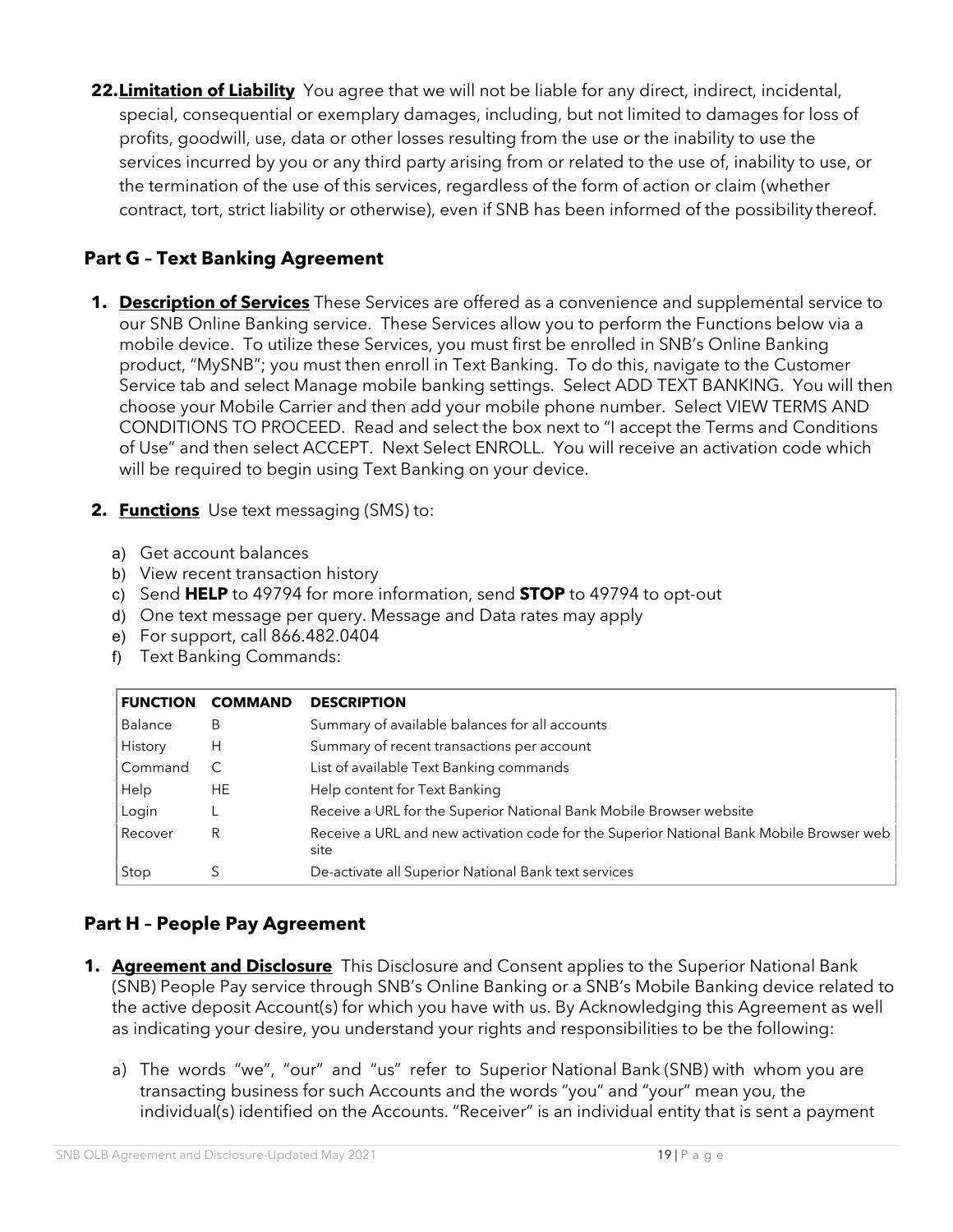instruction through the SNB People Pay service. "Sender" is a person that sends a payment instruction through the SNB People Pay Service.

- b) SNB relies upon the information you provide when originating a payment on your behalf. Any errors, including incorrect or inconsistent Recipient names, email addresses, mobile phone numbers, Account numbers or payment amounts are your responsibility. Failure to provide correct information may result in unrecoverable loss of funds. You understand and agree that SNB has no responsibility to investigate these discrepancies. You further understand that financial institutions holding Recipient Accounts are not responsible for investigating discrepancies between names and numbers.
- c) You must provide a current and valid email address and agree to provide the Bank with any updated information needed in order for us to contact you regarding the SNB People Pay service. To provide us with any changes to your contact information, log into your Online Banking account and update your information under the Customer Service tab.
- d) You authorize SNB to post transactions generated by SNB People Pay through your SNB Account to another individual's Account by the method chosen by you or chosen by your recipient. In addition, you understand that you may receive funds through the SNB People Pay service from a payment generated by another individual. You hereby acknowledge that the receipt of money from another person is subject to the terms and conditions of other account agreements between you and SNB.
- e) SNB People Pay payments can be made to consumers residing anywhere within the United States, its territories (American Samoa, Virgin Islands, Northern Mariana Islands, Guam, Puerto Rico and the District of Columbia) and military installations. All payments made to another person through SNB People Pay are subject to the terms and conditions within this agreement and all other agreements connected with your Account(s).
- f) SNB reserves the right to modify, change or amend any of the SNB People Pay services, and/or the terms of this agreement or any other agreement you have with us, at any time, for any reason, and without notice, unless otherwise required by law.
- **2. Payment Processing** SNB's payment processing uses Real Time Debit (RTD) at the time the payment is initiated using the available balance in your account. When you initiate a deposit to a bank Account from your eligible SNB Account using SNB People Pay, the processing of the payment will begin and may be debited from your Account immediately and will be credited in up to three (3) business days to the receiving Account. You agree that you will have sufficient available funds in the designated deposit Account to cover all outbound transactions including fee(s), on the date scheduled. When choosing to send to an email or mobile phone number, the transaction will be funded via RTD at the time the payment is claimed by the Recipient and dependent on whether information requested from the Recipient has been provided. You understand and acknowledge that there may be a delay in the debiting or receipt of funds through SNB People Pay.
- **3. Cut-off Time** Depending on the type of payment method selected, payments conducted through SNB People Pay may be completed in real time (i.e. instantaneously) or there may be a slight delay in the processing of a debit and/or credit to a particular Account.
- **4. Incoming Payments** The SNB People Pay service uses email and mobile number(s) for incoming payments. When you click 'Confirm' a confirmation code will be sent to your email address or mobile number and will be prompted to enter the code within the product to complete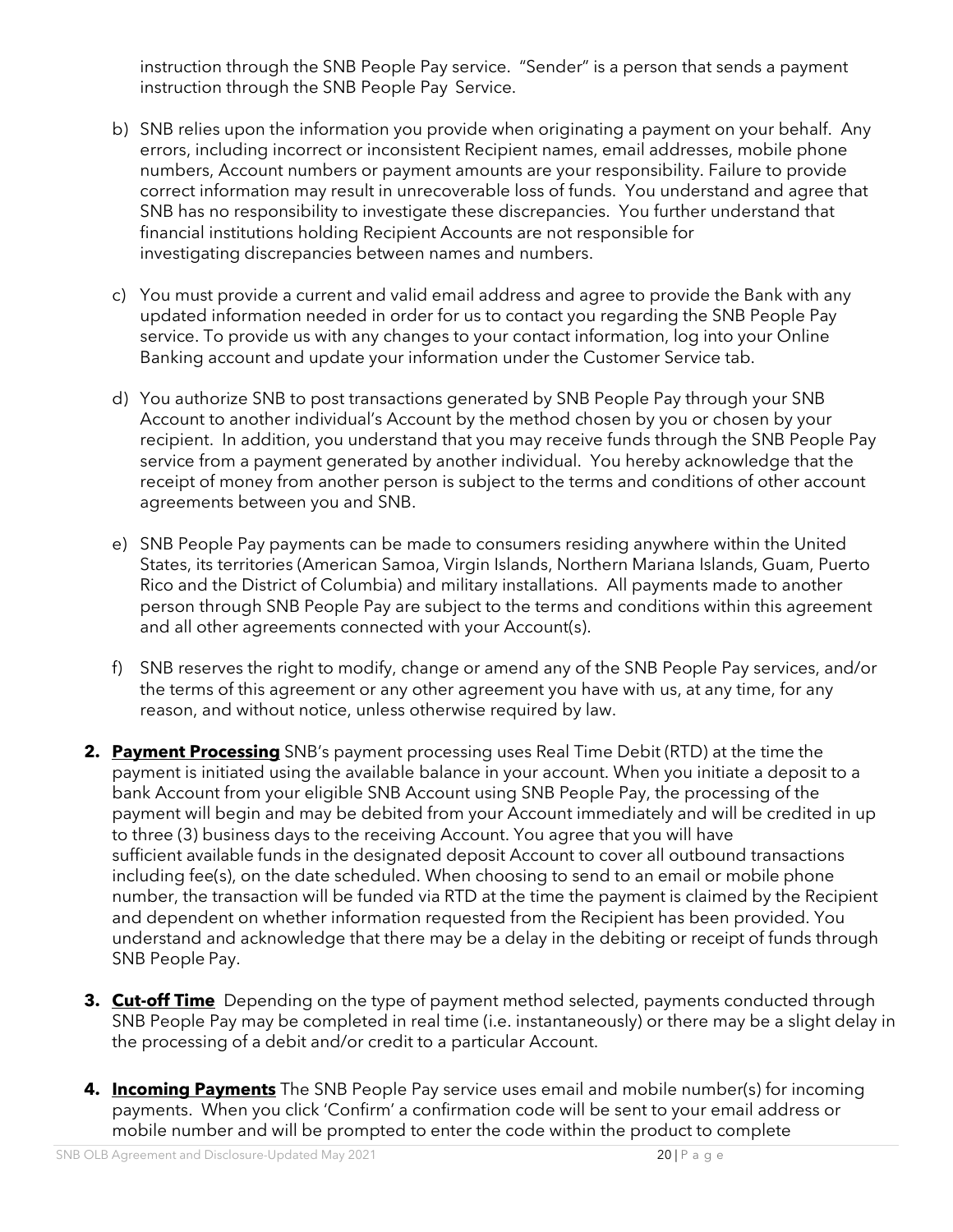confirmation. The confirmation code expires in one hour. When confirmation is completed, the email address or mobile number is entered into the People Pay registry. SNB People Pay utilizes alert messages that are sent to all Senders and Receivers of payments.

- **5. Scheduling Payment(s)** Payments sent to an email address or mobile number require that the Recipient claim the funds within 10 calendar days. The Recipient is directed to the SNB People Pay site to claim their funds and may choose how to receive the funds. The Recipient provides their routing and account number or the debit card number for the depositing account.
- **6. Cancellation of Payment** A payment request that has been initiated through Recipient Chooses (Email or Mobile Number) may not be cancelled unless the Recipient has not yet claimed the payment. **A payment request that has been initiated using Direct Deposit (you entering the Recipients bank information) or a claimed payment may not be cancelled**. Inquiries on cancellations must be directed to SNB at 866.482.0404.
- **7. Expired Payment** Payments conducted through the Recipient Chooses (Email or Mobile Number) will expire in 10 calendar days if not claimed.
- **8. Rejection of Payment** Payments to another person may not be completed for various reasons. For example, if information provided for the Recipient is inaccurate or if identity verification is not completed, the payment may be placed on hold or the amount of the payment may be returned to your Account. Similarly, if you have insufficient funds in your Account(s) or the payment is otherwise prohibited by the terms of this agreement, the payment may not be completed. If there are insufficient funds to cover the payment at the time the Receiver attempts to claim the payment, they will receive an error message indication that the payment cannot be claimed and the Sender should be contacted.
- **9. Insufficient Funds** If an Account does not have sufficient available funds on the scheduled transfer date, the transfer will not be made. If we do elect to initiate the transfer, it may cause an overdraft in your Account in which case you shall be liable for the overdraft item including any overdraft and related fees as disclosed in the SNB Fee Disclosure.
- **10. Statements** All of your payments made through the SNB People Pay service will appear on your periodic Account statement(s). The transaction type, Recipient's name, payment amount and the transmission date will be reflected for each payment made through the SNB People Pay services. You have sole responsibility to monitor and review your statements and the payments from your Account and to immediately report any suspected fraud or unauthorized access to your Account or Account information.
- **11.Fees** There are no fees for People Pay imposed by SNB. We reserve the right to modify the terms of this disclosure and the applicable fees and service charges at any time. Carrier charges may apply from your mobile device or internet provider and are solely your responsibility. You will be responsible for any other fees, including, but not limited to overdraft fees, which may be incurred in connection with the SNB People Pay services for insufficient funds or Bank holds on your Account.

Transfers from a money market Account to another Account or to third parties by preauthorized, automatic, online banking, telephone transfer, check, draft, or similar order to third parties are limited to six per monthly statement period. Please refer to the SNB's Fee Schedule/Account Disclosures for applicable fees.

**12.Third Party Fees** SNB is not liable or responsible for any such transaction fee or any fees incurred by the Recipient or any other third party in involved with the Payment.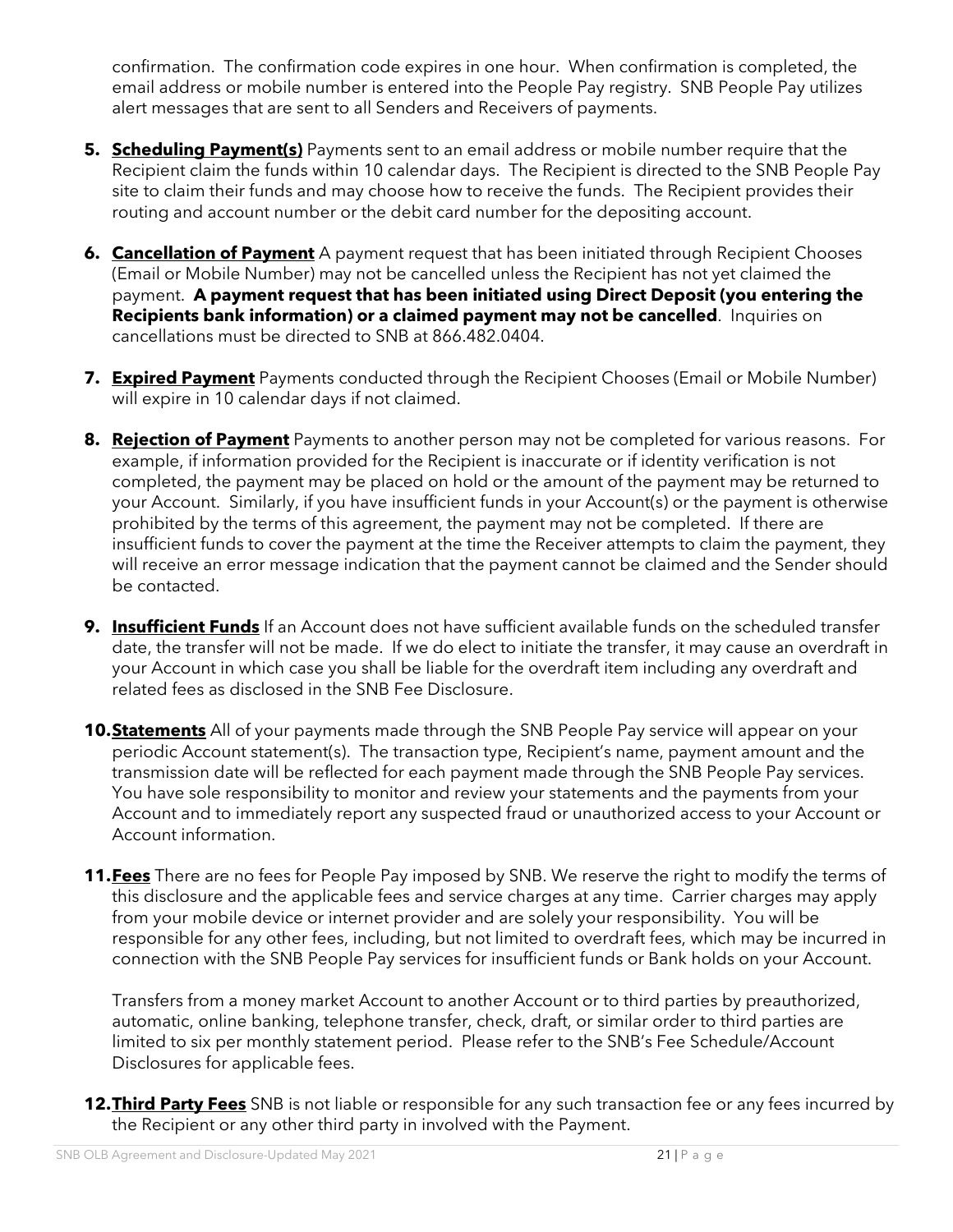- **13.Liability** You specifically acknowledge and agree to be bound by all terms of the SNB People Pay Agreement. Additionally, you agree that SNB shall not be liable in the event that a payment is transmitted in accordance with your instructions, but is not received by the intended individual recipient, if you failed to provide complete and accurate instructions for the payment. Where we are found liable, our liability is strictly limited to the amount of any late fee caused by a delayed payment not sent in accordance with your instructions. We may suspend, reject, delay, cancel or refuse to send any payment for any reason and we shall have no liability to you or any third party for any such suspended, rejected, delayed, cancelled or refused bill payment, where SNB acts in good faith. You will be responsible for:
	- a) Protecting your information, passwords, logon information, and other security with SNB and with any third parties
	- b) Periodically updating and providing accurate and current personal information
	- c) Properly and accurately providing recipient information
	- d) Fulfilling all other obligation under this SNB People Pay Agreement

Under no circumstances will SNB, its affiliates, subsidiaries, officers, employees, or representatives be liable to you or any third parties for any delayed, late, or cancelled payments, fees, expenses or costs due to insufficient funds in your Account, inaccurate information provided by you or your representatives, service not properly activated, Accounts with restricted funds or instructions, inactive Accounts or Accounts not in good standing with the Bank. SNB, its affiliates, subsidiaries, officers, employees, or representatives will not be liable to you or any third parties for any liabilities, damages, fees, expenses, penalties or costs arising out of your negligence or your failure to monitor your Account and schedule payments properly and accordingly, or for any special, consequential, indirect, incidental, or punitive damages arising from or out of this SNB People Pay Agreement.

- **14.Termination** Access to SNB People Pay service may be suspended or terminated by the Bank at any time. You may terminate your use of SNB People Pay services by contacting us through Online Banking. If you have scheduled payments pending, you are responsible for any payments sent as stated in this SNB People Pay Agreement. We shall have no liability for any failed, terminated, or cancelled payments following termination of the SNB People Pay services from you. SNB may terminate your use of the SNB People Pay service, in whole or in part, at any time with or without prior notice to you for any reason and we shall have no liability whatsoever for any failed, terminated, or cancelled payments due to such termination. Your access to the SNB People Pay service will terminate automatically if your Account is closed for any reason or if access to funds in your Account are restricted for any reason. We reserve the right to terminate your access to the SNB People Pay services if you do not use the service during any twelve (12) month period. Termination will not affect your liability or obligations under this SNB People Pay Agreement for transactions processed by us on your behalf and through any termination or any transfer of Accounts.
- **15. Rules and Regulations** This product is governed in addition to this Agreement by all rules and regulations associated with your checking Account, the Online Banking and Bill Pay Agreement and Disclosure, and the Electronic Funds Transfer Act.

# **Part I – Personal Finance Agreement**

**1. Agreement and Disclosure** This Disclosure and Consent applies to the Superior National Bank (SNB) Personal Finance Management tools and services that we may provide to you through SNB's Online Banking or a SNB's Mobile Banking device and that involve accessing third-party account information ("Services"). Hereinafter "us" "we" "our" or "SNB" refers to your financial services provider.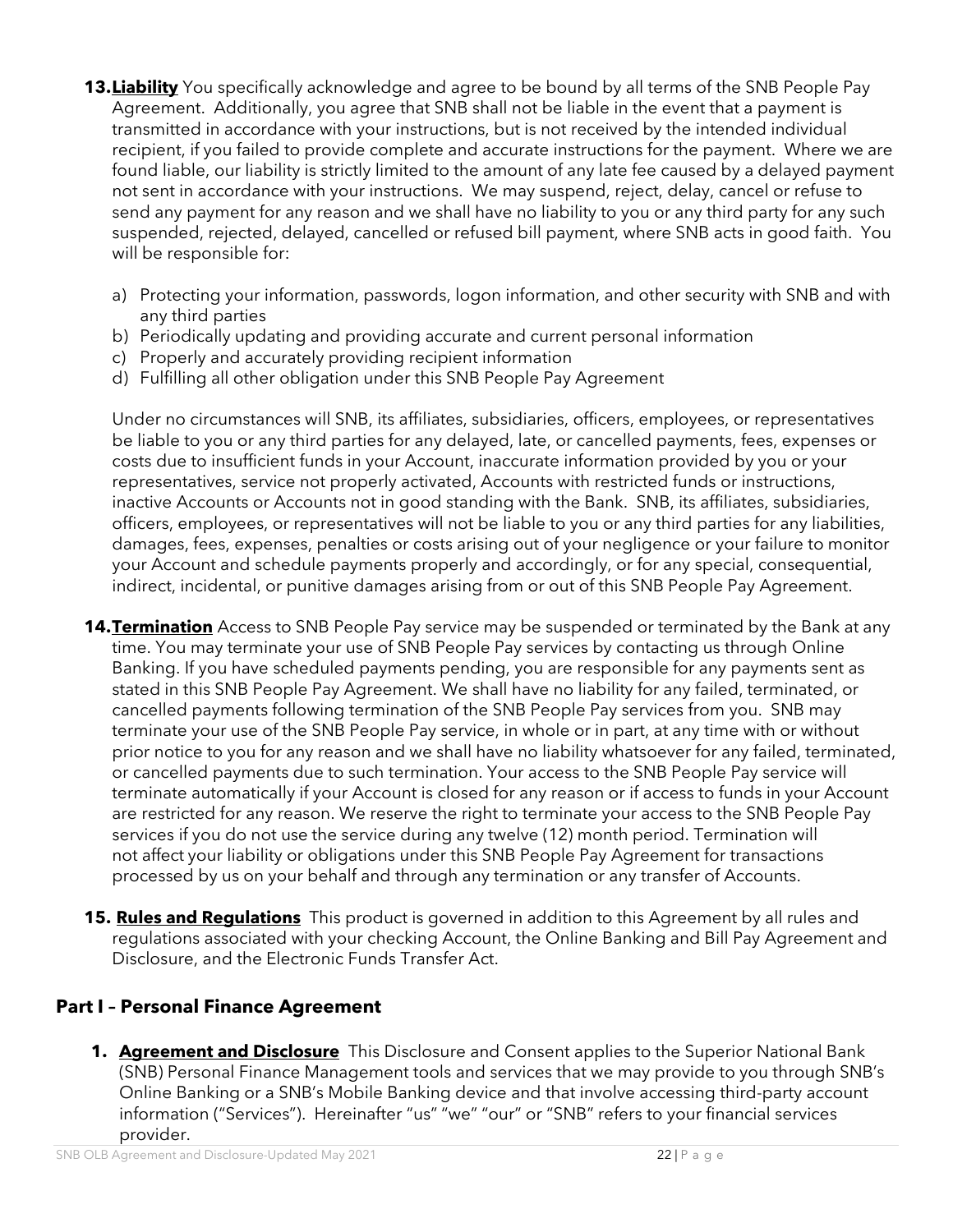- a) Provide Accurate Information You represent and agree that all information you provide to us in connection with the Services is accurate, current, and complete. You agree not to misrepresent your identity or account information. You agree to keep account information secure, up to date and accurate. You represent that you are a legal owner, or an authorized user, of the accounts at third-party sites which you include or access through the Services, and that you have the authority to (i) designate us and our service providers as your agent, (ii) use the Services, and (iii) give us and our service providers the passwords, usernames, and all other information you provide.
- b) Content You Provide Your use of the Services is your authorization for SNB or its service providers, as your agent, to access third-party sites which you designate in order to retrieve information. You are licensing to SNB and its service providers any information, data, passwords, usernames, PINS, personally identifiable information or other content you provide through the Services. You authorize us or our service providers to use any information, data, passwords, usernames, PINS, personally identifiable information or other content you provide through the Services or that we or our service providers retrieve on your behalf for purposes of providing the Services, to offer products and services, and for other permissible business purposes. Except as otherwise provided herein, we or our service providers may store, use, change, or display such information or create new content using such information.
- c) Power of Attorney You grant SNB and its service providers a limited power of attorney as provided below to access information at third-party sites on your behalf. Third-party sites shall be entitled to rely on the authorizations, agency, and the power of attorney granted by you or through your account. For all purposes hereof, you hereby grant SNB and its service providers a limited power of attorney, and you hereby appoint them as your true and lawful attorney-in-fact and agent, with full power of substitution and re-substitution, in any and all capacities, to access third-party sites to retrieve information, use such information, as described herein, with the full power and authority to do and perform each and every act and thing required and necessary to be done in connection with such activities, as fully to all intents and purposes as you might or could do in person. You understand and agree that the Services are not sponsored or endorsed by any third-party site. **YOU ACKNOWLEDGE AND AGREE THAT WHEN SNB OR ITS SERVICE PROVIDERS ACCESS AND RETRIEVE INFORMATION FROM THIRD-PARTY SITES, THEY ARE ACTING AS YOUR AGENT, AND NOT AS THE AGENT OR ON BEHALF OF THE THIRD-PARTY SITES**.
- d) Third-Party Accounts With respect to any third-party sites we may enable you to access through the Services or with respect to any non- SNB accounts you include in the Services, you agree to the following:
	- i. You are responsible for all fees charged by the third-party in connection with any non- SNB accounts and transactions. You agree to comply with the terms and conditions of those accounts and agree that this User agreement does not amend any of those terms and conditions. If you have a dispute or question about any transaction on a non- SNB account, you agree to direct these to the account provider.
	- ii. Any links to third-party sites that we may provide are for your convenience only, and SNB and its service providers do not sponsor or endorse those sites. Any third-party services, which you may be able to access through the Services, are services of the listed institutions. We nor our service providers have responsibility for any transactions and inquiries you initiate at third-party sites. The third-party sites you select are solely responsible for their services to you. We nor our service providers are liable for any damages or costs of any type arising out of or in any way connected with your use of the services of those third parties.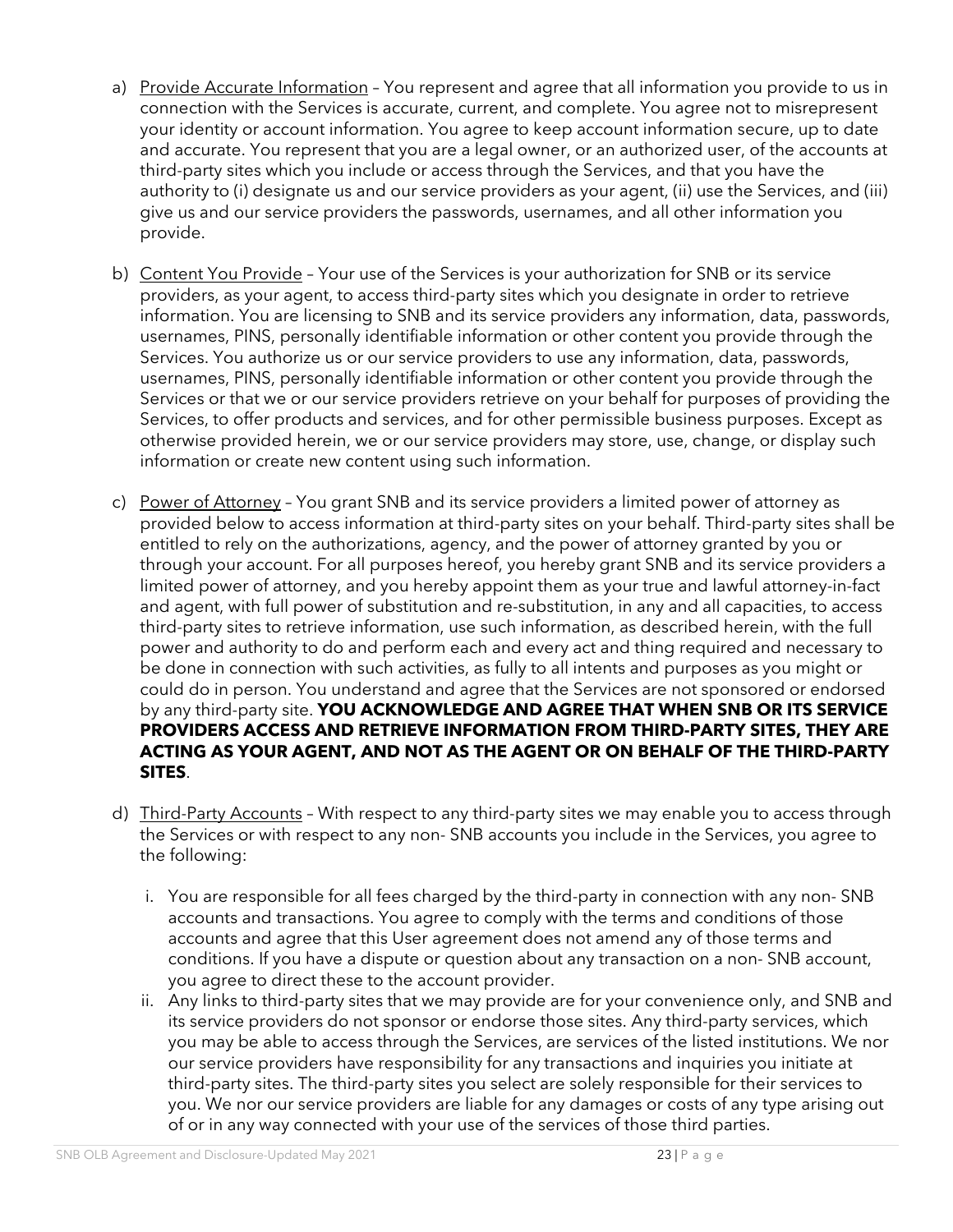- e) Limitations of Services When using the Services, you may incur technical or other difficulties. We nor our service providers are responsible for any technical or other difficulties or any resulting damages that you may incur. Any information displayed or provided as part of the Services is for informational purposes only, may not reflect your most recent transactions, and should not be relied on for transactional purposes. We and our service providers reserve the right to change, suspend or discontinue any or all of the Services at any time without prior notice.
- f) Acceptance of User Agreement and Changes Your use of the Services constitutes your acceptance of this User agreement. This User agreement is subject to change from time to time. We will notify you of any material change via e-mail or on our website by providing a link to the revised User agreement. Your continued use will indicate your acceptance of the revised User agreement. The licenses, user obligations, and authorizations described herein are ongoing.
- g) Aggregated Data Anonymous, aggregate information, comprising financial account balances, other financial account data, or other available data that is collected through your use of the Services, may be used by us and our service providers to conduct certain analytical research, performance tracking and benchmarking. Our service providers may publish summary or aggregate results relating to metrics comprised of research data, from time to time, and distribute or license such anonymous, aggregated research data for any purpose, including but not limited to, helping to improve products and services and assisting in troubleshooting and technical support. Your personally identifiable information will not be shared with or sold to third parties.
- h) Ownership You agree that SNB and its service providers, as applicable, retain all ownership and proprietary rights in the Services, associated content, technology, mobile applications and websites.
- i) User Conduct You agree not to use the Services or the content or information delivered through the Services in any way that would: (a) be fraudulent or involve the sale of counterfeit or stolen items, including but not limited to use of the Services to impersonate another person or entity; (b) violate any law, statute, ordinance or regulation (including without limitation those governing export control, consumer protection, unfair competition, anti-discrimination or false advertising); (c) create liability for SNB or its service provider or cause SNB to lose the services of our service providers; (d) access the information and content programmatically by macro or other automated means; or (e) use the Services in such a manner as to gain unauthorized entry or access to computer systems.
- j) Indemnification You agree to defend, indemnify and hold harmless SNB, its third-party service providers and their officers, directors, employees and agents from and against any and all thirdparty claims, liabilities, damages, losses or expenses, including settlement amounts and reasonable attorneys' fees and costs, arising out of or in any way connected with your access to or use of the Services, your violation of these terms or your infringement, or infringement by any other user of your account, of any intellectual property or other right of anyone.
- k) Disclaimer The Services are not intended to provide legal, tax or financial advice. The Services, or certain portions and/or functionalities thereof, are provided as strictly educational in nature and are provided with the understanding that neither SNBs nor its third-party providers are engaged in rendering accounting, investment, tax, legal, or other professional services. If legal or other professional advice including financial, is required, the services of a competent professional person should be sought. SNB and its third-party providers specifically disclaim any liability, loss, or risk which is incurred as consequence, directly or indirectly, of the use and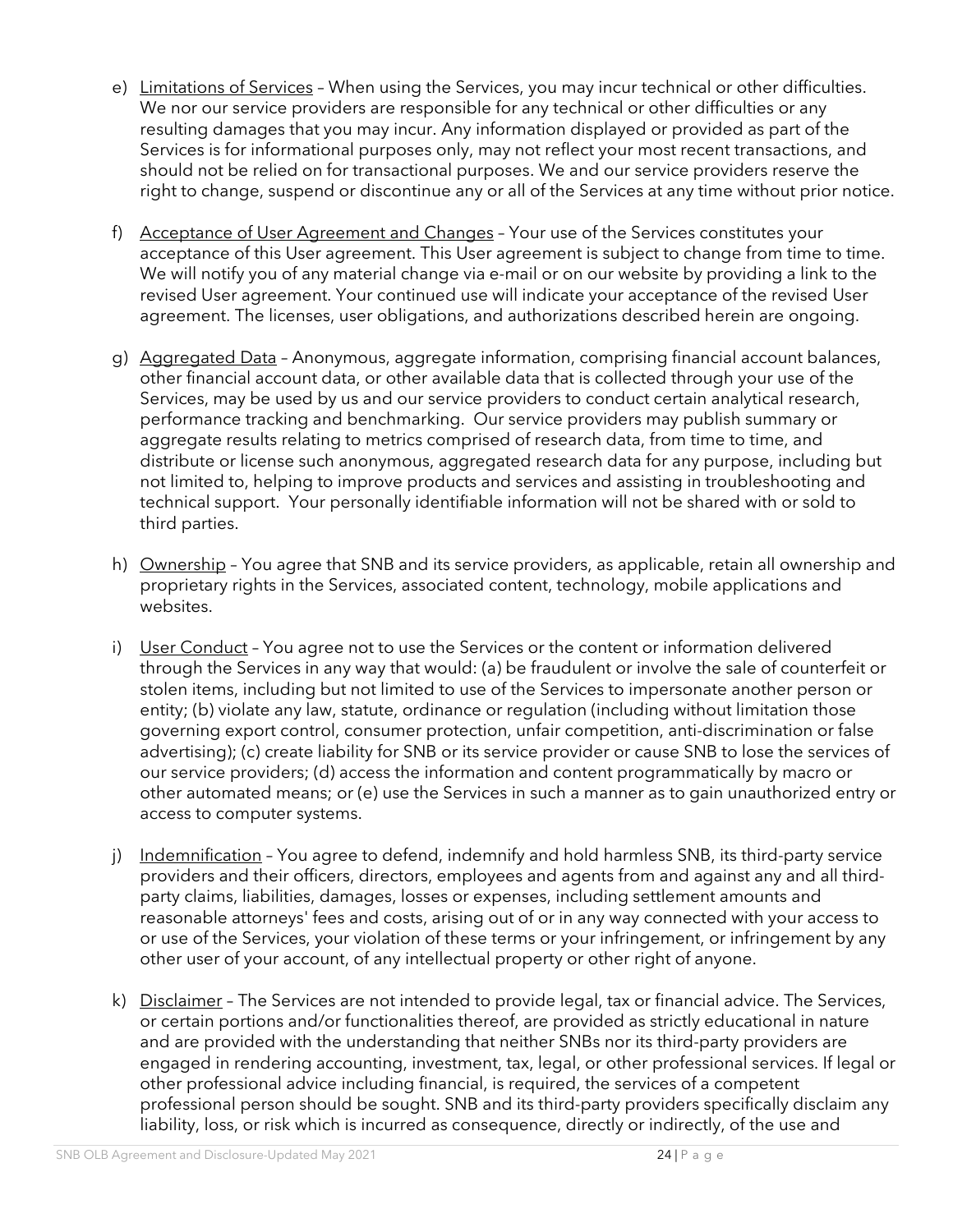application of any of the content on this site. Further, SNB and its third-party providers are not responsible for any investment decisions or any damages or other losses resulting from decisions that arise in any way from the use of the Services or any materials or information accessible through it. Past performance does not guarantee future results. SNB and its third-party providers do not warrant that the Services comply with the requirements of the FINRA or those of any other organization anywhere in the world.

- l) DISCLAIMER OF WARRANTIES YOU AGREE YOUR USE OF THE SERVICES AND ALL INFORMATION AND CONTENT (INCLUDING THAT OF THIRD PARTIES) IS AT YOUR RISK AND IS PROVIDED ON AN "AS IS" AND "AS AVAILABLE" BASIS. WE, AND OUR SERVICE PROVIDERS, DISCLAIM ALL WARRANTIES OF ANY KIND AS TO THE USE OF THE SERVICES, WHETHER EXPRESS OR IMPLIED, INCLUDING, BUT NOT LIMITED TO THE IMPLIED WARRANTIES OF MERCHANTABILITY, FITNESS FOR A PARTICULAR PURPOSE AND NONINFRINGEMENT. WE, AND OUR SERVICE PROVIDERS, MAKE NO WARRANTY THAT THE SERVICES (i) WILL MEET YOUR REQUIREMENTS, (ii) WILL BE UNINTERRUPTED, TIMELY, SECURE, OR ERROR-FREE, (iii) THE RESULTS THAT MAY BE OBTAINED FROM THE SERVICES WILL BE ACCURATE OR RELIABLE, (iv) THE QUALITY OF ANY PRODUCTS, SERVICES, INFORMATION, OR OTHER MATERIAL OBTAINED BY YOU THROUGH THE SERVICES WILL MEET YOUR EXPECTATIONS, OR (v) ANY ERRORS IN THE SERVICES OR TECHNOLOGY WILL BE CORRECTED.ANY MATERIAL DOWNLOADED OR OTHERWISE OBTAINED THROUGH THE USE OF THE SERVICES IS DONE AT YOUR OWN DISCRETION AND RISK AND YOU ARE SOLELY RESPONSIBLE FOR ANY DAMAGE TO YOUR COMPUTER SYSTEM OR LOSS OF DATA THAT RESULTS FROM THE DOWNLOAD OF SUCH MATERIAL. NO ADVICE OR INFORMATION, WHETHER ORAL OR WRITTEN, OBTAINED BY YOU FROM SNB OR ITS SERVICE PROVIDERS THROUGH OR FROM THE SERVICES WILL CREATE ANY WARRANTY NOT EXPRESSLY STATED IN THESE TERMS.
- m) LIMITATION OF LIABILITY YOU AGREE THAT SNB AND ITS THIRD-PARTY SERVICE PROVIDERS WILL NOT BE LIABLE FOR ANY DIRECT, INDIRECT, INCIDENTAL, SPECIAL, CONSEQUENTIAL OR EXEMPLARY DAMAGES, INCLUDING, BUT NOT LIMITED TO DAMAGES FOR LOSS OF PROFITS, GOODWILL, USE, DATA OR OTHER LOSSES, EVEN IF WE HAVE BEEN ADVISED OF THE POSSIBILITY OF SUCH DAMAGES, RESULTING FROM (i) THE USE OR THE INABILITY TO USE THE SERVICES AT OUR WEBSITE/MOBILE APPLICATION OR OF ANY THIRD-PARTY ACCOUNT PROVIDER'S WEBSITE/MOBILE APPLICATION; (ii) THE COST OF GETTING SUBSTITUTE GOODS AND SERVICES, (iii) ANY PRODUCTS, DATA, INFORMATION OR SERVICES PURCHASED OR OBTAINED OR MESSAGES RECEIVED OR TRANSACTIONS ENTERED INTO, THROUGH OR FROM THE SERVICES, (iv) UNAUTHORIZED ACCESS TO OR ALTERATION OF YOUR TRANSMISSION OR DATA, (v) STATEMENTS OR CONDUCT OF ANYONE ON THE SERVICES, (vi) THE USE, INABILITY TO USE, UNAUTHORIZED USE, PERFORMANCE OR NON-PERFORMANCE OF ANY THIRD-PARTY ACCOUNT PROVIDER SITE, EVEN IF THE PROVIDER HAS BEEN ADVISED PREVIOUSLY OF THE POSSIBLITY OF SUCH DAMAGES, OR (vii) ANY OTHER MATTER RELATING TO THE SERVICES.
- n) Export Restrictions You acknowledge that the Services and any software underlying such Services are subject to the U.S. Export Administration Regulations (15 CFR, Chapter VII) and that you will comply with these regulations. You will not export or re-export the software or Services, directly or indirectly, to: (1) any countries that are subject to U.S. export restrictions; (2) any end user who has been prohibited from participating in U.S. export transactions by any federal agency of the U.S. government; or (3) any end user who you know or have reason to know will utilize them in the design, development or production of nuclear, chemical or biological weapons. You further acknowledge that the Services may include technical data subject to export and re-export restrictions imposed by U.S. law.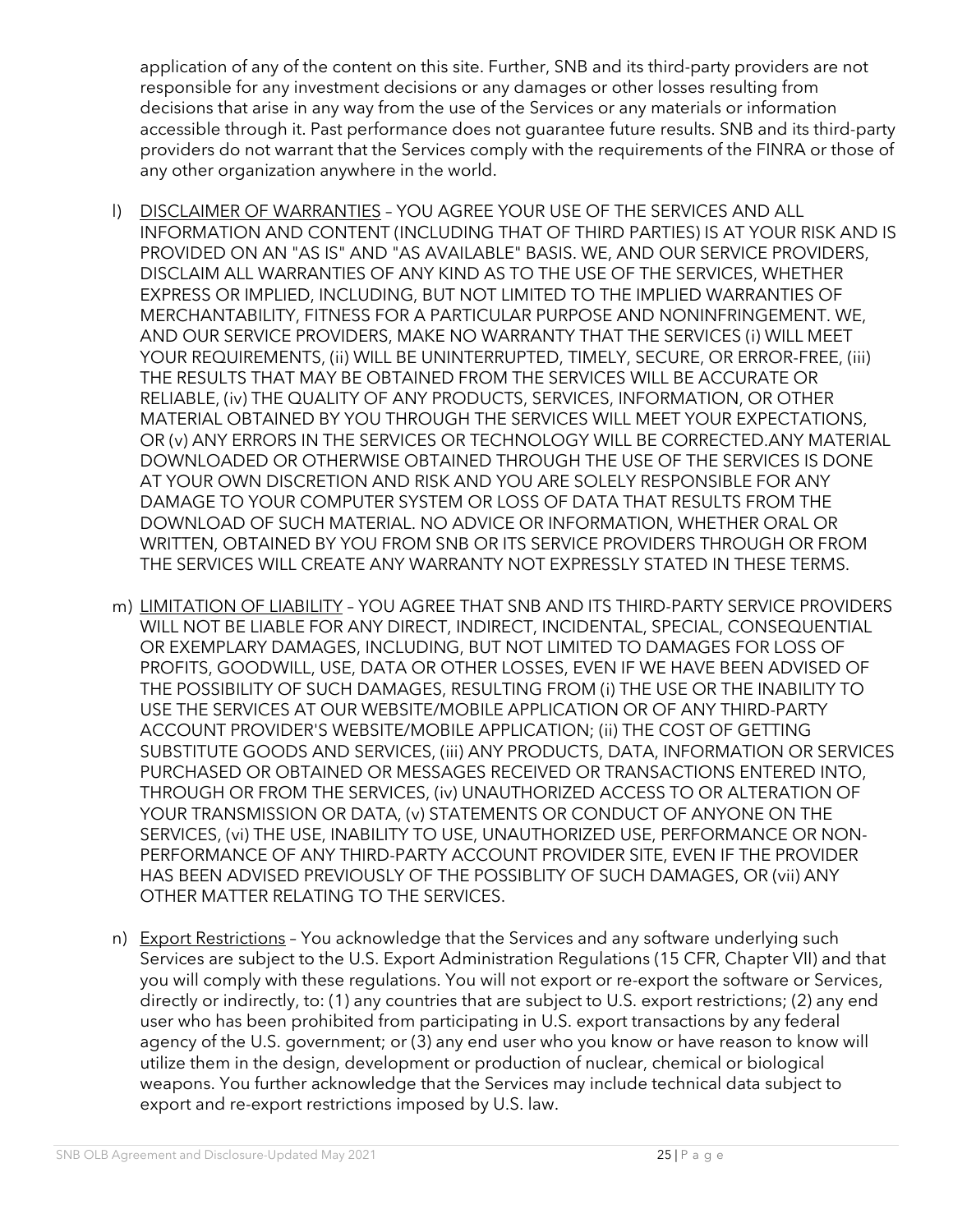o) Other Terms – You may not assign this User agreement. A determination that any provision of this User agreement is unenforceable or invalid shall not render any other provision of this User agreement unenforceable or invalid. User reviews will be conducted by SNB. We reserve the right to terminate your access to the SNB Personal Finance services if you don't use the service during any twelve (12) month period.

"I agree that my enrollment in Superior National Bank's Online Banking Service will be subject to the terms of the Online Banking Agreement and Disclosure, which is displayed above, and I acknowledge that I have read and understand the Agreement and agree to the terms of the Agreement and choose to accept this electronic version of the Agreement."

You may print this agreement by selecting PRINT on your browser's tool bar.

E-mail: ebanking@snb-t.com Address: Superior National Bank-Digital & Payments Department Phone: 866.482.0404 235 Quincy St. P.O. Box 450 Hancock, MI 49931